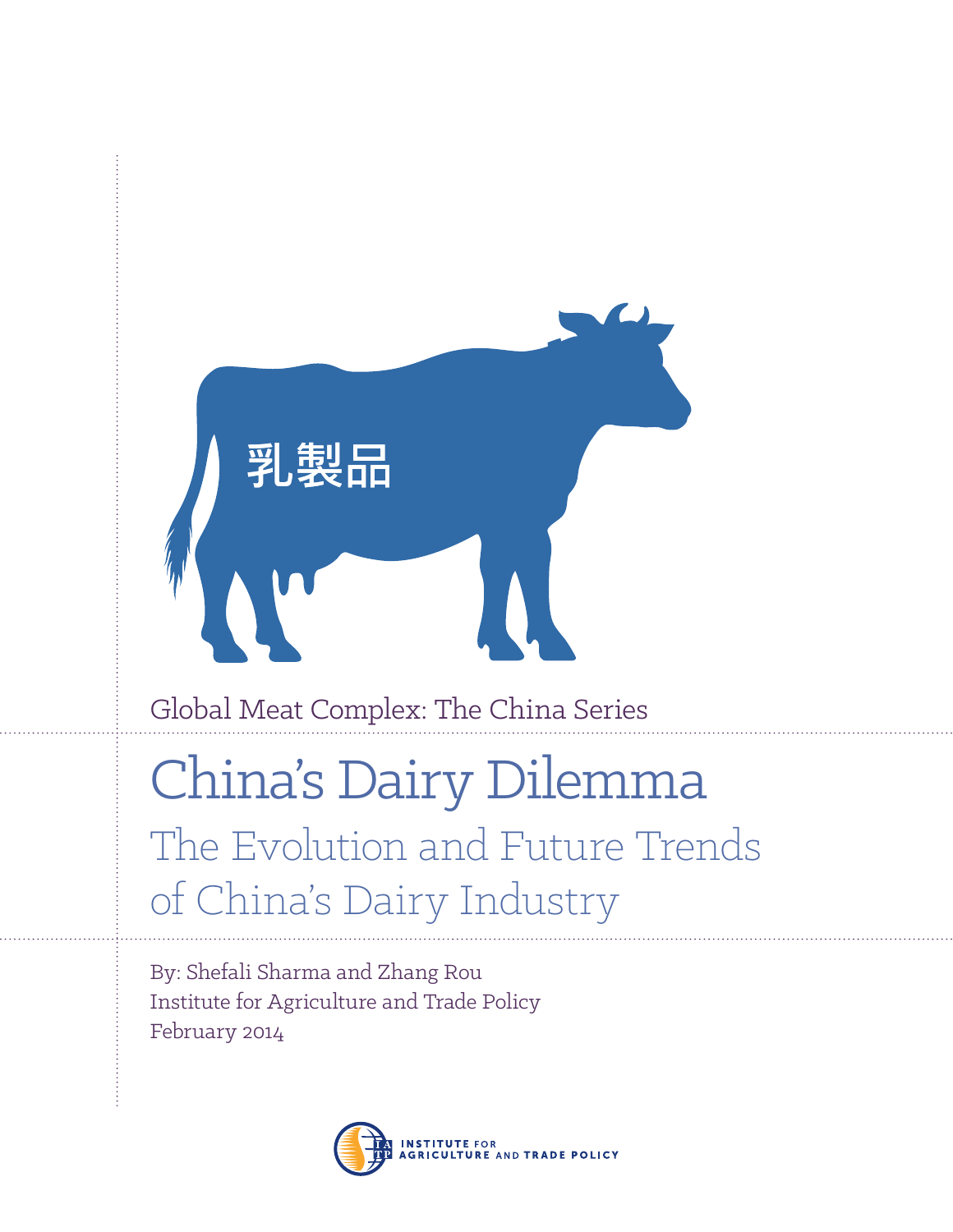Global Meat Complex: The China Series *China's Dairy Dilemma: The Evolution and Future Trends of China's Dairy Industry*

By Shefali Sharma and Zhang Rou

Published February 2014

The Institute for Agriculture and Trade Policy works locally and globally at the intersection of policy and practice to ensure fair and sustainable food, farm and trade systems.

More at iatp.org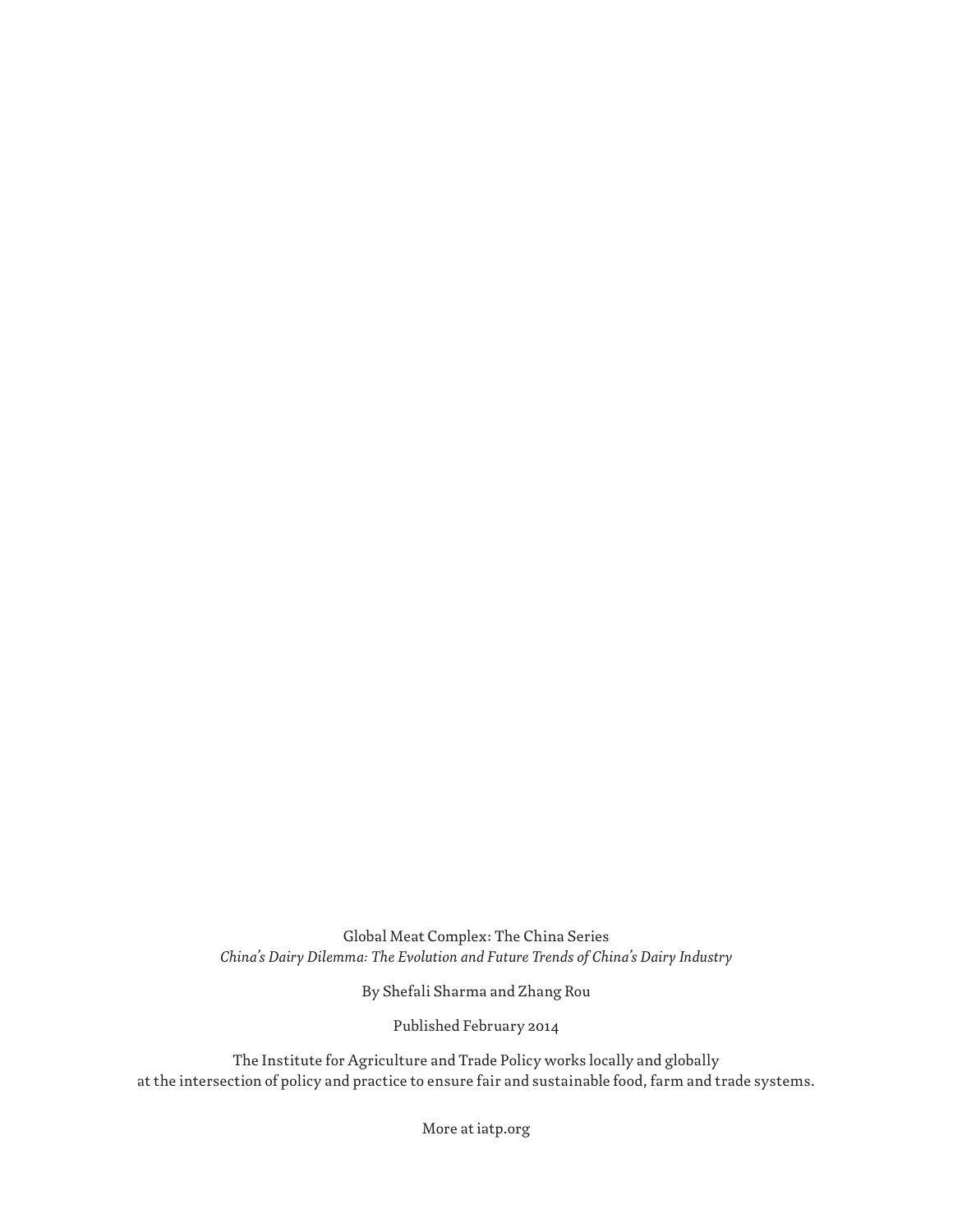# ACKNOWLEDGEMENTS

When we embarked on this project to examine China's role in the Global Industrial Meat Complex, we had intended to produce only one report. Fairly quickly into the research, we realized—given the complexity of China, the scale and scope of production and the rapid rate at which different meat segments in China are evolving—individual sectors such as feed, pork, dairy and poultry merited their own stories. This large endeavor could not have been achieved without the help of numerous people that were involved from the conception, research, drafting, translation and editing phases of the project.

First, we'd like to thank Jim Harkness, IATP's president for 7 years (2006–2013) as the person who conceived this project as a critical contribution to the debate on the expansion of industrial meat production, its increasing concentration and its implications for social and environmental justice. Our interviews, conducted in May 2013, in China would not have been as rich without Jim's excellent contacts, his Chinese language skills and his 16 years of experience living and working in China. His editorial input, suggestions and revisions throughout the process have been invaluable.

IATP is also grateful to Mindi Schneider for being the lead author of our report: *China's Pork Miracle? Agribusiness and Development in China's Pork Industry*. We are indebted to her for being generous with her knowledge, in-depth research and analysis on China's "pork miracle," the role of government policies and the emergence of Chinese corporations in the meat and feed industries.

Several other people contributed with hours of research and writing that helped shape these reports. We thank Sophia Murphy, Sarah Martin and Sarah Horowitz who contributed heavily in the early stages of the project and whose research contributed to the content of the final reports. Assistance with translations of documents and interviews was adeptly provided by Jiang Tuo and Yuan Miaozhu.

Lastly, but definitely not least in the writing process, Zhang Rou and Chendong Pi spent numerous hours researching, writing and revising various drafts of the dairy and poultry reports, respectively. We are grateful for their hard work and efforts. Ben Lilliston also provided important editorial input throughout the process and IATP's communications team worked around the clock to deliver a beautiful final product.

In addition, we thank experts like Fred Gale, Mia MacDonald (Brighter Green), Susanne Gura, Kees Kodde (Greenpeace China) and Third World Network who generously shared their research and analysis of China's meat revolution with us. We also thank the researchers, academics, representatives of the industry and Chinese policymakers who were interviewed anonymously in China as part of this research. Any factual errors are our own responsibility and not of these individuals. We especially thank the Grace Foundation for supporting this project and understanding the importance of researching the global dimensions of the industrial meat complex and why China was a good place to start.

A final caveat: The project has been an enormously enriching process of learning about how China is grappling with its choices to consume and produce more meat and what this means for social and environmental issues within and outside China. It is by no means intended to be a definitive account—an impossible task for a country as complex and vast as China. We hope however, that it will be an important contribution to an evolving debate and process.

–Shefali Sharma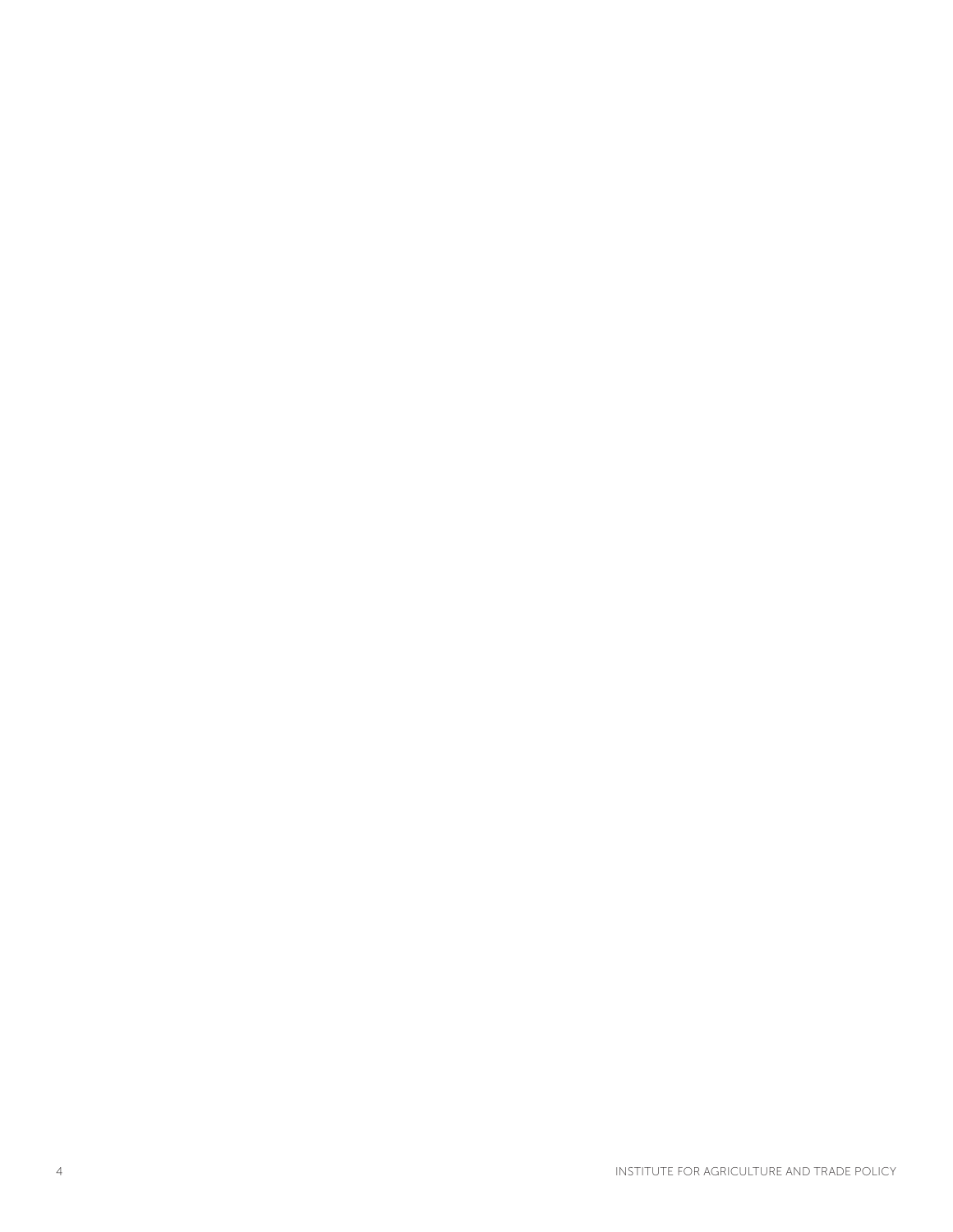# TABLE OF CONTENTS

| Milk powder and infant formula: Food safety concerns restructure China's dairy sector 18 |  |
|------------------------------------------------------------------------------------------|--|
|                                                                                          |  |
|                                                                                          |  |
|                                                                                          |  |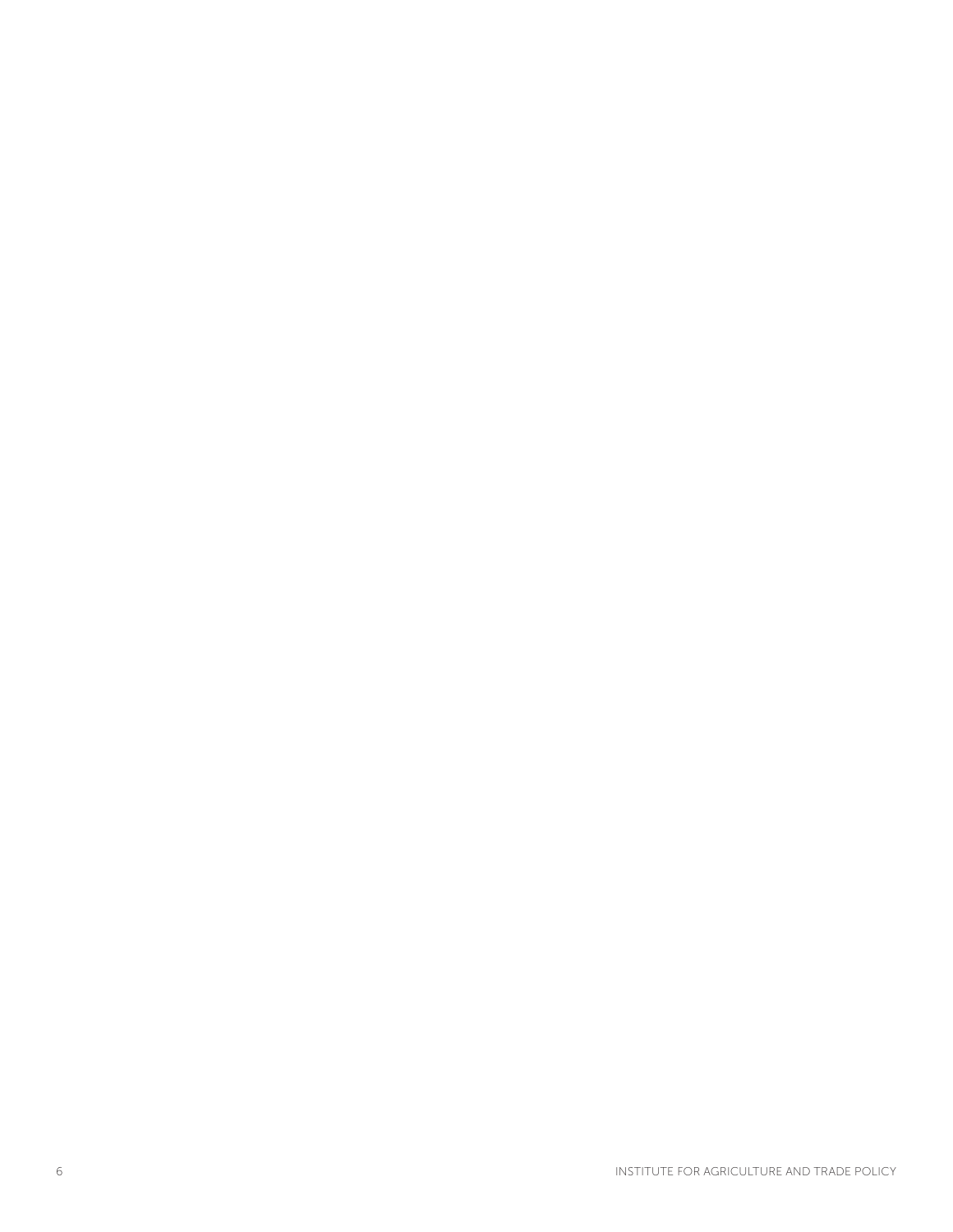# THE GLOBAL INDUSTRIAL ME AT COMPLEX: UNDERSTA NDING CHINA'S MEAT REVOLUTION

When the Chinese company Shuanghui International Holdings announced its intention to purchase Smithfield Foods, it got the attention of the U.S. Congress and the media. The idea of a foreign firm owning a giant U.S. pork producer, and an influential player in the U.S. food system, raised a government debate about the links between food security and national security.<sup>1</sup> The purchase was just the latest in the growing consolidation in the global industrial meat complex—where long supply chains include feed production, genetics and breeding span the globe and blur national identity. Shuanghui's recent name change to WH Group Limited exemplifies this global branding and reach.2

Aside from operating in the U.S., the global meat industry is increasingly interlinked with emerging economies. China and Brazil are now not only big agricultural producers and consumers, they have spawned a new set of agribusinesses, shaping the global meat complex. Their governments have embraced the factory-style meat production promoted by U.S. agribusiness companies. They are also adopting Western diets, including rising meat consumption.

In 2013, the U.S. was the top global importer of beef, and top exporter of pork; Brazil was the top exporter of beef and poultry. China is the world's largest producer and consumer of pork, the second largest producer of poultry and the world's largest soybean (for animal feed) importer. Brazil is increasingly filling the global need for meat, while the U.S. and Brazil compete for China's soy market. With the purchase of Smithfield, Shuanghui/ WH Group becomes the largest pork enterprise in the world. Brazilian based JBS is now the world's largest meat company. U.S.-based Tyson remains one of the world's largest poultry companies, competing with JBS's acquisitions in the poultry industry. In short, industrialized meat production, processing and consumption has truly become a global phenomenon with global implications.

U.S.-based corporations, and their model of industrial animal production, have certainly been a major catalyst in the growth of industrial meat production around the world. Over the last 50 years, the rise of industrial meat production in the U.S. has been nothing short of astounding.

Animal production has shifted from a decentralized family farm system to a more concentrated system with fewer companies producing and large numbers of animals in confined spaces. These operations standardized feed for weight gain, genetic selection and the mechanization of feeding and watering.

Six years ago, a commission sponsored by the Pew Foundation examined the industrial meat production in the United States The Pew Commission issued a series of recommendations, including the phase out of non-therapeutic use of antibiotics in animal production, stronger regulations to manage waste, the shift away from intensive confinement toward more humane treatment, vigorous enforcement of antitrust laws and increased funding for public research on alternative approaches for animal production. "Failure to address these issues will only result in a further lack of confidence in the animal agriculture industry, increased environmental damage, worsening public health, dismal animal welfare, and a grave outlook for rural communities," concluded the commission.3

For the U.S. farm economy, the industrial meat system has pushed out nearly all independent poultry and pork producers, while independent beef producers continue to hang on against all odds. Over 13 years ago, IATP documented the transformation of U.S. hog production in *The Price We Pay for Corporate Hogs*. In a period of 30 years (1950–1980), the number of U.S. hog farms declined by nearly 80 percent, while the average farm size increased six-fold. By 1999, 50 percent or more of the farmers were under some sort of contractual arrangement and four companies (including Smithfield) controlled 20 percent of the production. In the last decade, this process has only further intensified. By 2007, four companies controlled 66 percent of the production—at a great cost to U.S. farmers, consumers, the environment and public health. Further, working conditions at industrial meat processing facilities are considered some of the most dangerous in the U.S.4

In response to the numerous problems associated with industrial meat production in the U.S., rural communities, farm groups, environmental and public health organizations around the country have opposed the industrial meat system on a number of different fronts, in many cases winning important battles. But while U.S. meat consumption per capita has declined over the last four years,<sup>5</sup> U.S. meat production continues to rise, linked to increasing U.S. meat exports. There are clear lessons to be learned from the U.S. experience.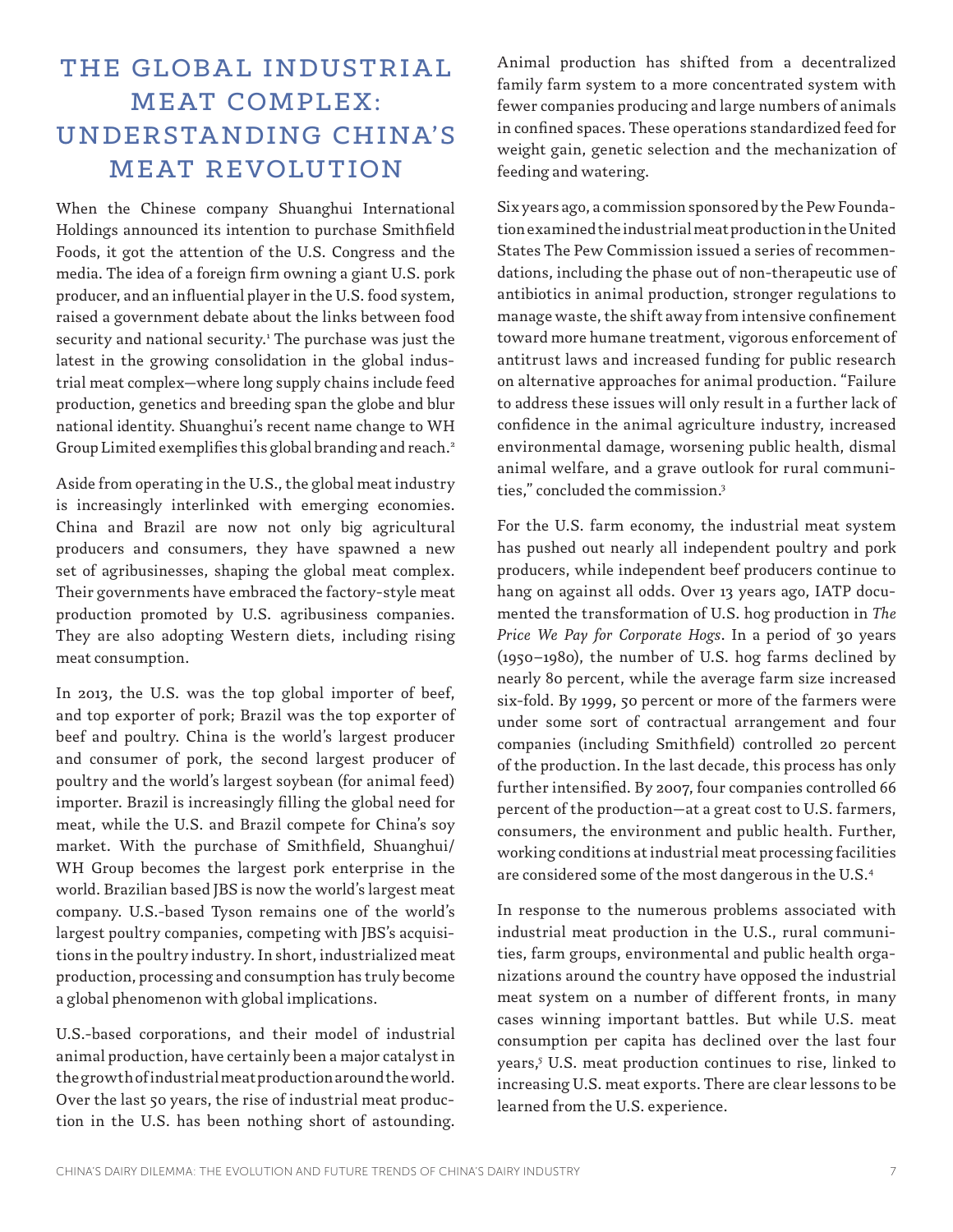Like most agricultural commodities, the meat industry is not local, regional or national—it is global. And the multinational companies that dominate this industry, from production to feed to processing and distribution, are set on exporting this industrial model of production around the globe. The industry is aided by trade agreements that threaten to lower worker safety, health and environmental standards while further empowering the legal standing of corporations to challenge national regulations.

It is becoming increasingly clear that addressing the economic, environmental and health downsides of the global industrial meat system will have to include an international dimension. Certainly, the health threats associated with industrial meat production—avian influenza, Mad Cow disease, H1N1 (swine flu), antibioticresistant bacteria, melamine poisoning—do not recognize national boundaries.

Will countries such as China, Brazil and India continue down the same path of the U.S. on industrializing their meat production? Or, is a different path possible?

In this first phase of our research on the global industrial meat complex, we examine the role of China. We look in depth at four sectors within China associated with animal production: feed, pork, dairy and poultry. It is an endeavor to understand and share how China's transformation towards a U.S. agribusiness model is both a common story of industrial meat production anywhere but is also specific to China. Further, it is an attempt to show how China's story, like the U.S.'s, is a global one, with global links and global impacts.

Understanding how Chinese companies are "going out" to develop their supply chains and how major U.S. and other international livestock and dairy companies are "going in" to China better prepares us to address the global nature of this industrial complex and its impacts—domestic and global. It can help us to get beyond big headlines in the paper about China's growing meat consumption and dig deeper into how and why it is taking place and imagine a different pathway towards fairness, nutrition, public health, environmental protection in food production lessons that are readily available from the U.S. experience.

The global trend points to ever greater consolidation of fewer and more powerful corporations controlling scarcer water and land resources to feed millions of animals in confined spaces to produce more cheap meat. How citizens and governments deal with the externalities of this sector and its endemic global ramifications merit careful thought. China—as the largest producer of pork, the second largest producer of poultry, the largest feed importer in the world and the fourth largest dairy producer—is a critical piece of this global puzzle.

# Endnotes

IATP, Food and national security: The Shuanhui-Smithfield merger revisited, September 12, 2013, http://www.iatp.org/blog/201309/ food-and-national-security-the-shuanghui-smithfield-merger-revisited.

Wattagnet, 2014. Shuanghui International changes name to WH Group: New corporate name manifests company's emerging global reach and aspirations as a world-leading brand, http://www.wattagnet.com/166126.html (accessed January 24, 2014).

Pew Commission on Industrial Farm Animal Production, http://www.ncifap.org.

Human Rights Watch "Abuses Against Workers Taint U.S. Meat and Poultry," January 25, 2005, http://www.hrw.org/news/2005/01/24/ abuses-against-workers-taint-us-meat-and-poultry.

Is-the-decline-in-US-meat-consumption-terminal.

Elaine Watson, "Is the decline in US meat consumption terminal?", April 12, 2013, FoodNavigator-USA, http://www.foodnavigator-usa.com/Markets/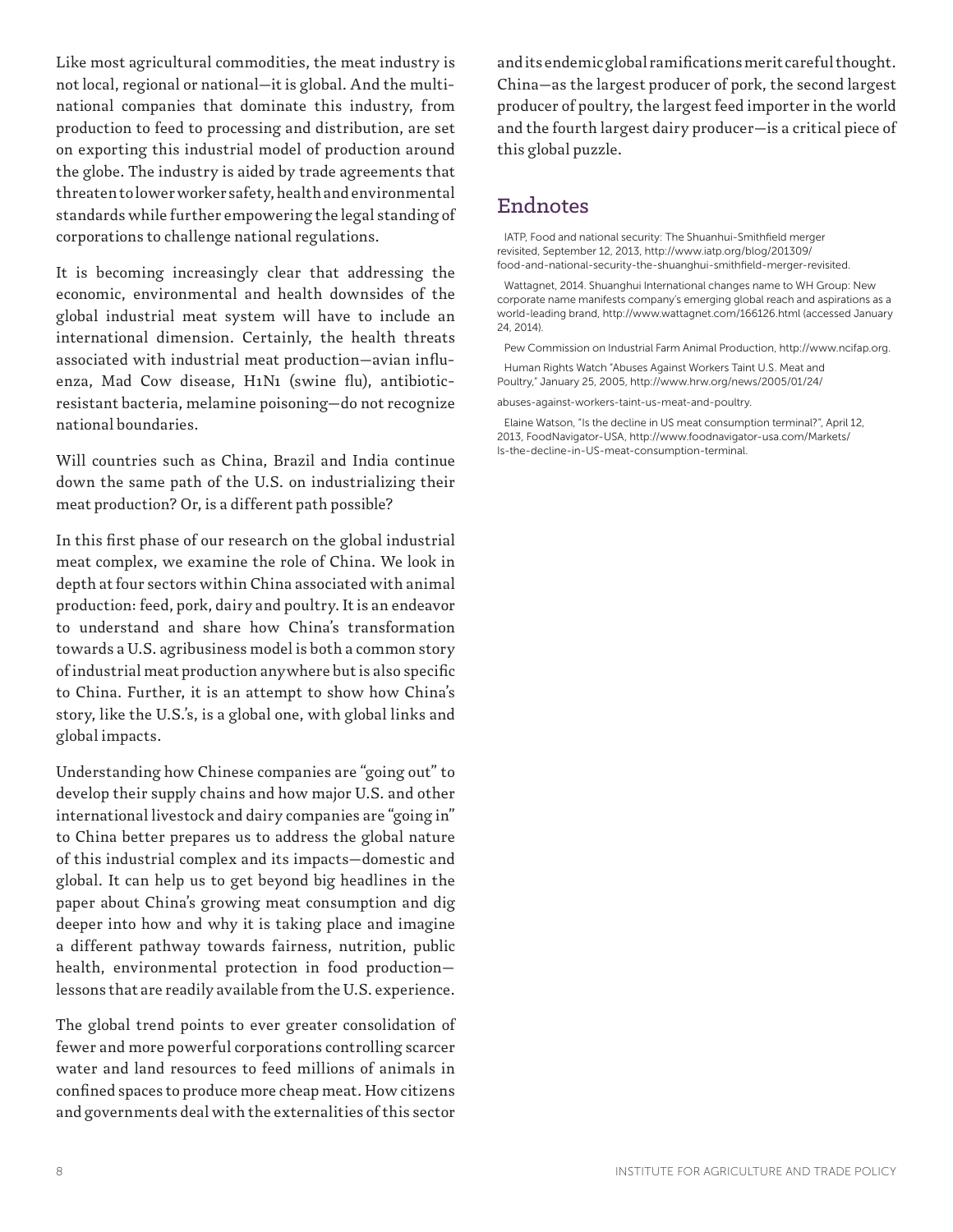# EXECUTIVE SUMMARY

The past three decades have seen both dairy production and consumption in China soar, averaging a 12.8 percent annual growth rate since 2000. This boom in both production and consumption has had critical consequences for both Chinese small dairy producers and consumers as the power of a few large dairy processors and fierce competition among smaller processors "on the fringe" have shaped the dairy value chain.

Government policy is a key factor in understanding the ongoing transformation of the dairy sector in China: there appears to be a strong belief that economies of scale and the industrialization of production practices will lead to an adequate and safe dairy supply. It also presents growing challenges for the government given rising costs of feed and fodder, and the desire to support domestic dairy firms in a globalizing sector.

China's self-sufficiency in milk production has been declining rapidly in the past years. However, China's dairy consumption is expected to increase 38 percent by 2022. Dairy imports are therefore expected to rise by 20 percent with 82 percent of those imports being skim or whole milk powder.

The 2000s saw a rapid increase in output and fierce competition among dairy companies. A large number of new products were introduced, and the largest firms extended their supply chains and began sourcing milk from outside the traditional dairy regions. The pace of consolidation in the sector grew, and small dairy processors began to disappear. By 2006, four major domestic dairy companies (Yili, Mengniu, Sanlu and Bright) accounted for close to half of all dairy sales with more than 700 smaller companies splitting the other half. However, even in this boom period, the bulk of the milk supply came from millions of small farmers, supported by national and local government programs. Despite consolidation in processing and marketing, in 2006, more than 81 percent of China's dairy farms raised fewer than five cows.

However, market failures in the 90s and early 2000s set the stage for the 2008 melamine scandal that would drastically restructure China's dairy production and alter the fate of many of these small producers. Ever increasing buyer power of a few large dairy processors, combined with a large number of competing firms and products kept consumer prices low. Small producers, whose feed and other production costs continued to rise to keep up with greater demand, were squeezed. To keep operating costs low, dairy processors helped spawn a vast network of milk-collecting stations, traders, truck drivers and other middlemen to source milk from different regions. As large processors exerted downward pressure on prices through the supply chain, problems with adulteration began to appear. Initially, this took the form of extra water added to milk to increase the volume sold, but over time other substances were added as well, culminating in the melamine scandal in 2008.

The scandal drastically damaged Chinese consumers' confidence in domestic dairy products and created a large opportunity for foreign firms. The Chinese government responded by pushing for further consolidation of the dairy industry and dairy production—actively demanding the creation of large-scale milk production units and sourcing from large farms. Chinese companies responded with different tactics including more overseas investments and vertical integration. The result of all this has been a massive shift away from traditional dispersed dairy production to concentrated and standardized farms.

In a speech in 2006, Premier Wen Jiabao said, "I have a dream and my dream is that each Chinese person, especially the children, can afford to buy one jin [500 g] of milk to drink every day." While government policy has focused on dairy as a major source of calcium and protein, nutrition studies show that increased dairy consumption has not guaranteed increased calcium intake in the Chinese population. These studies point to the need for a more holistic nutritional analysis of dairy and meat consumption and public health.

The top three Chinese dairy companies—Yili, Mengniu and Bright—now take up close to 60 percent of the market share in sales for liquid milk in 2012. But these "Chinese" companies also have partial foreign ownership or own foreign ventures themselves. Several companies from the U.S., EU and New Zealand have also entered the Chinese liquid milk market by exporting final products and selling through online grocery services such as Yihaodian or large retailers such as Tesco Plc.

Food safety issues have greatly changed Chinese consumer choices, thereby transforming the dairy sector itself, particularly in their preference for imported milk powder. Upper and middle class parents prefer to pay higher prices for imported products (infant formula in particular) which they consider safer and better. Increasing demand for milk powder of foreign brands has spurred Chinese' overseas bulk-buying. It has also spurred innovative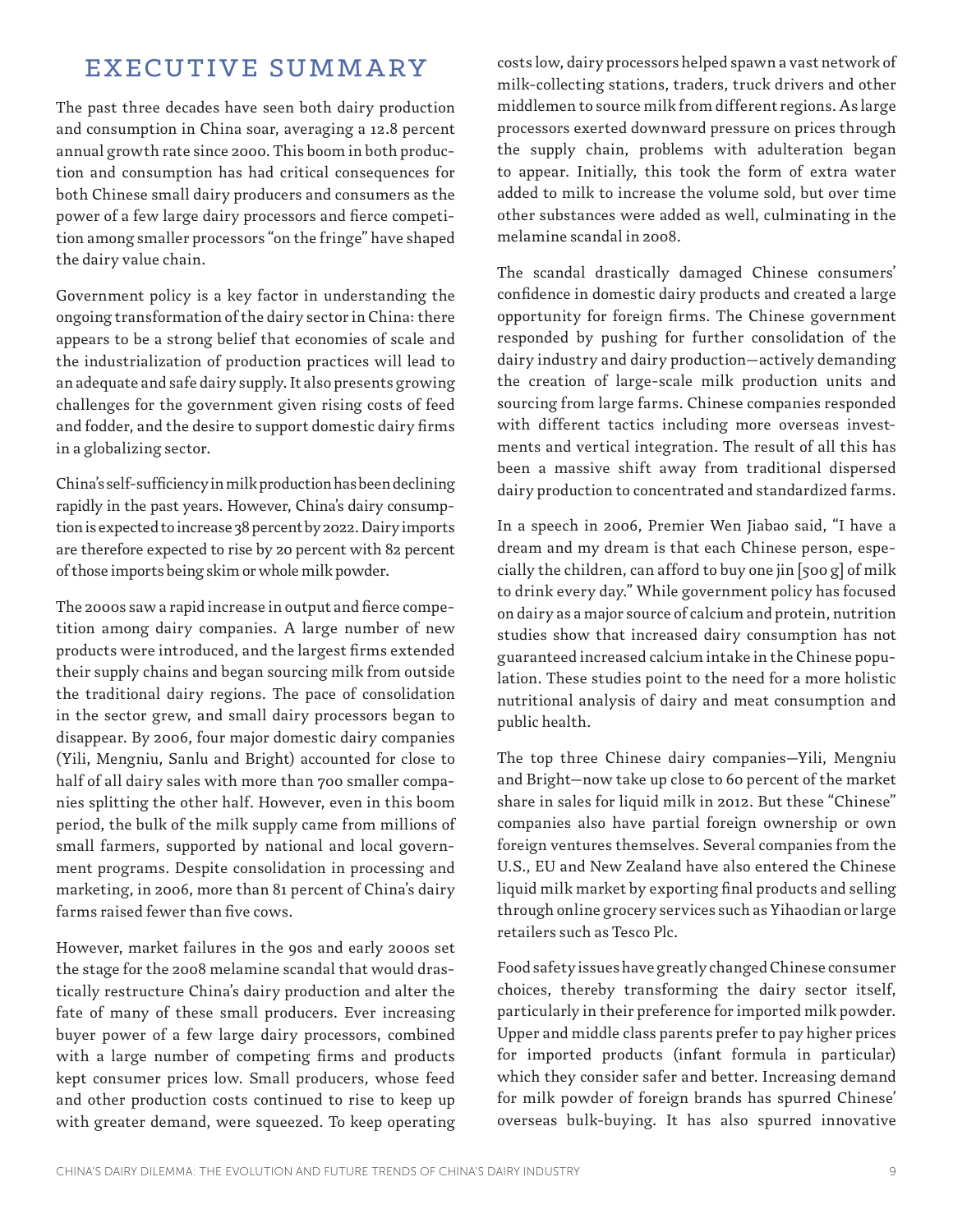tactics by Chinese companies to be seen as foreign brands, their procurement from abroad and an increase in online Chinese vendors who hire shoppers in foreign countries to purchase foreign infant formula brands to be shipped back to China. Chinese consumer preference for imported products has also encouraged more and more dairy companies to build processing factories overseas. Shengyuan, Yili, Yashili and Bright have all built infant formula processing factories in other countries. Meanwhile, four foreign brands: Mead Johnson, Danone Dumex, Nestle's Wyeth and Abbott have taken over 42 percent of China's infant formula market (all implicated in a price-fixing scandal that the Chinese government cracked down on). This has led domestic dairy producers to urge Chinese consumers to "give up their blind faith in foreign formula brands."

With greater consolidation, China's dairy industry, now dominated by big domestic and foreign financiers, has opted to import foreign breeds as they produce almost double the milk of Chinese hybrids and local breeds. Since 2009, China has imported 250,000 cows, with 100,000 (25 ships worth) imported in 2012 alone (see figure 9). Breeding cow imports from Australia have risen by 25 percent to over 15,000 cows and from New Zealand by 13 percent to more than 9,600 cows.

Large-scale operations such as the Modern Dairy are also driving competition for acquisitions of large farms and creating a demand for more and higher-quality feed for foreign breeds. Many of the small producers use corn silage, but large farms are increasingly using processed feed made with alfalfa, creating pressure to increase domestic acreage of alfalfa and sourcing alfalfa abroad. There are now over 40 farms in China with more than ten thousand heads of cattle (grazing and under construction) to fulfill the government's criteria of modern, standardized and scaled dairies. Alfalfa imports increased by 59 percent in 2012 compared to the preious year. The U.S. accounted for nearly 95 percent of China's imports.

 The upward trend of alfalfa imports has created concerns in the government. In 2012, the MOA launched a program to boost alfalfa production. The alfalfa exports to China are also creating public interest concerns in major exporting regions. It costs dairy farms in California's central valley twice as much to transport alfalfa to Southern California than to ship the crop to Beijing from the same location. Moreover, it is resulting in water scarcity. The amount of alfalfa shipped to China in 2012 could supply the annual needs of roughly 500,000 U.S. families.

As the dairy industry scales up and intensifies, cows are likely to face greater vulnerability to diseases such as brucellosis, mastitis, foot and mouth disease and anthrax which have already been a problem in China. The dairy cattle vaccine market is expected to grow substantially.

This has serious implications for the ever-rising use of antibiotics and vaccines in the livestock sector and the growing problem of antibiotic resistance in China. In 2008, China already produced 210 million kg of antibiotics, nearly half of which was put to use in the livestock sector. In contrast, the U.S. uses over 29 million pounds (13.2 million kgs) of antibiotics annually on livestock which is 80 percent of total antibiotic use in the country. Antibiotic resistant genes leading to disease resistance are becoming a source of major concern for the Chinese government. The Health Ministry has even launched a National Antibacterial Resistance Investigation Network.

Another health concern related to the dairy boom is the massive decrease in breast-feeding. China's breast-feeding rate is only 28 percent today, lower than the global average of 40 percent and far lower than the 50 percent goal set by the State Council. According to UNICEF, illegal activities (such as infant formula marketing to lactating mothers) have seriously disrupted efforts to promote breast feeding and are "the main factor in declining breast-feeding rates" in China.

In the wake of food safety scandals, land, water and labor constraints, and growing disenchantment with small dairy producers, government support and consumer concerns are leading to more consolidation, much largerscale farms and intensification of the dairy sector. Ironically, this is creating a need for more imports of "higher quality" feed, cows and genetics, leading to a larger global environmental footprint and increased vulnerability of the domestic sector on foreign resources. Chinese dairy companies are also increasingly sourcing milk from abroad. Moreover, this consolidation and restructuring is doing little to curb the power of the top few domestic dairy producers and the growing power of transnational dairy companies as both the melamine scandal and the pricefixing probe demonstrate.

This oligopolistic power continues to create downward pressure on the entire dairy supply chain, forcing small dairy farmers out of production and creating conditions for future food safety scandals and market manipulations.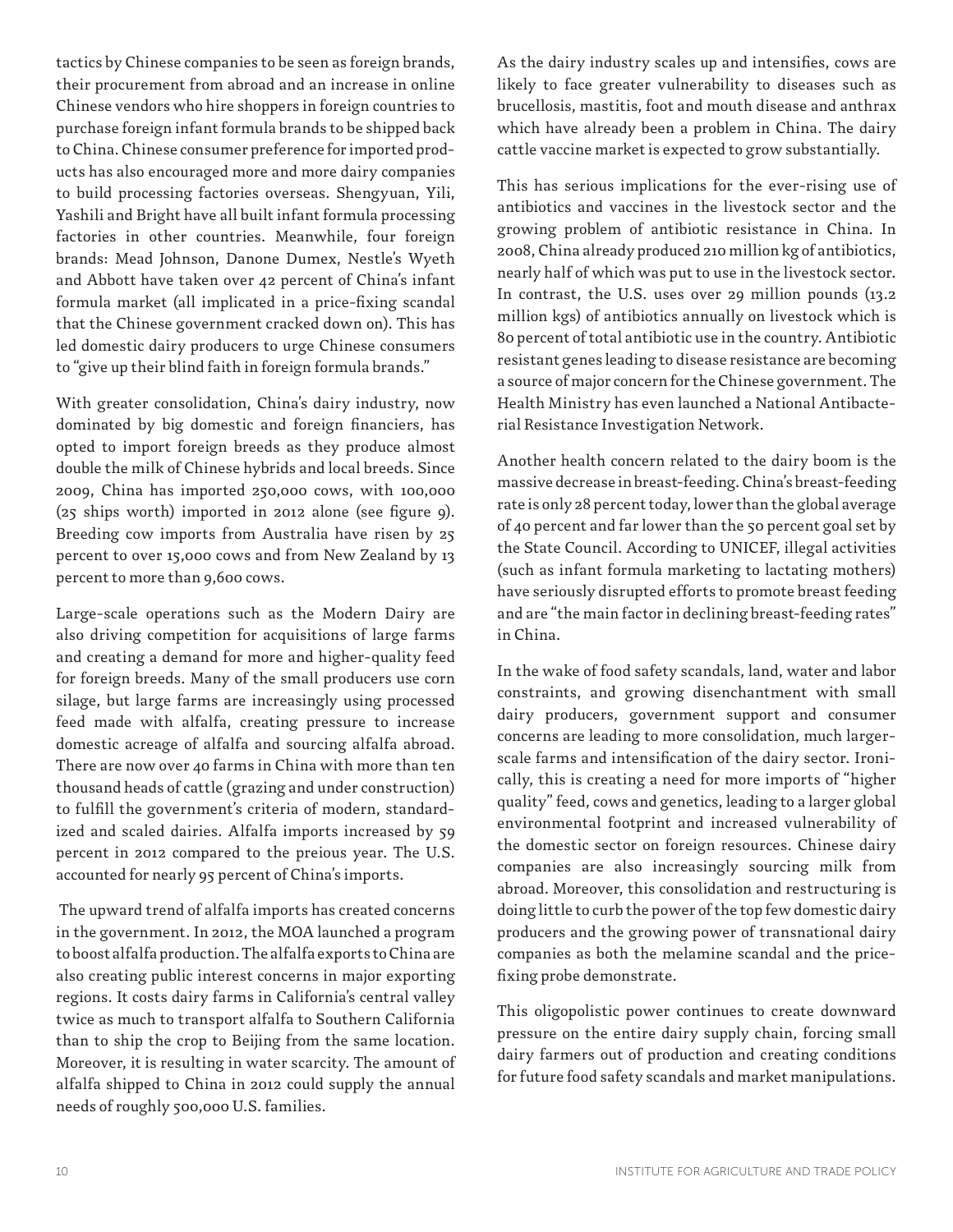The need for feed and milk sources is also leading to landuse and natural resource concerns in regions as far flung as Sudan, New Zealand and California.

As dairy is further industrialized, it is increasingly an economically unsustainable endeavor for small-scale producers in China while at the same time environmental and public health risks are rising. Much more debate and analysis also needs to take place of China's young urban population, their calcium and protein intake and balanced diets as traditionally healthy Chinese diets give way to more processed dairy products and foods, with an overemphasis on meat consumption.

These issues are also not unique to China; the U.S. model of industrial dairy production, CAFOs and overconsumption of dairy, meat and processed foods has already led to many of these same problems and worse. These issues that span market power, global commodity chains, environment and public health merit deeper thought and discussion and point to the need for further research, collaboration and exchange among researchers, officials and civil society organizations across continents. There is an alternative: a transformation of the current monolithic system of industrialized mass production and consumption toward decentralized agroecological, just, healthy and humane systems.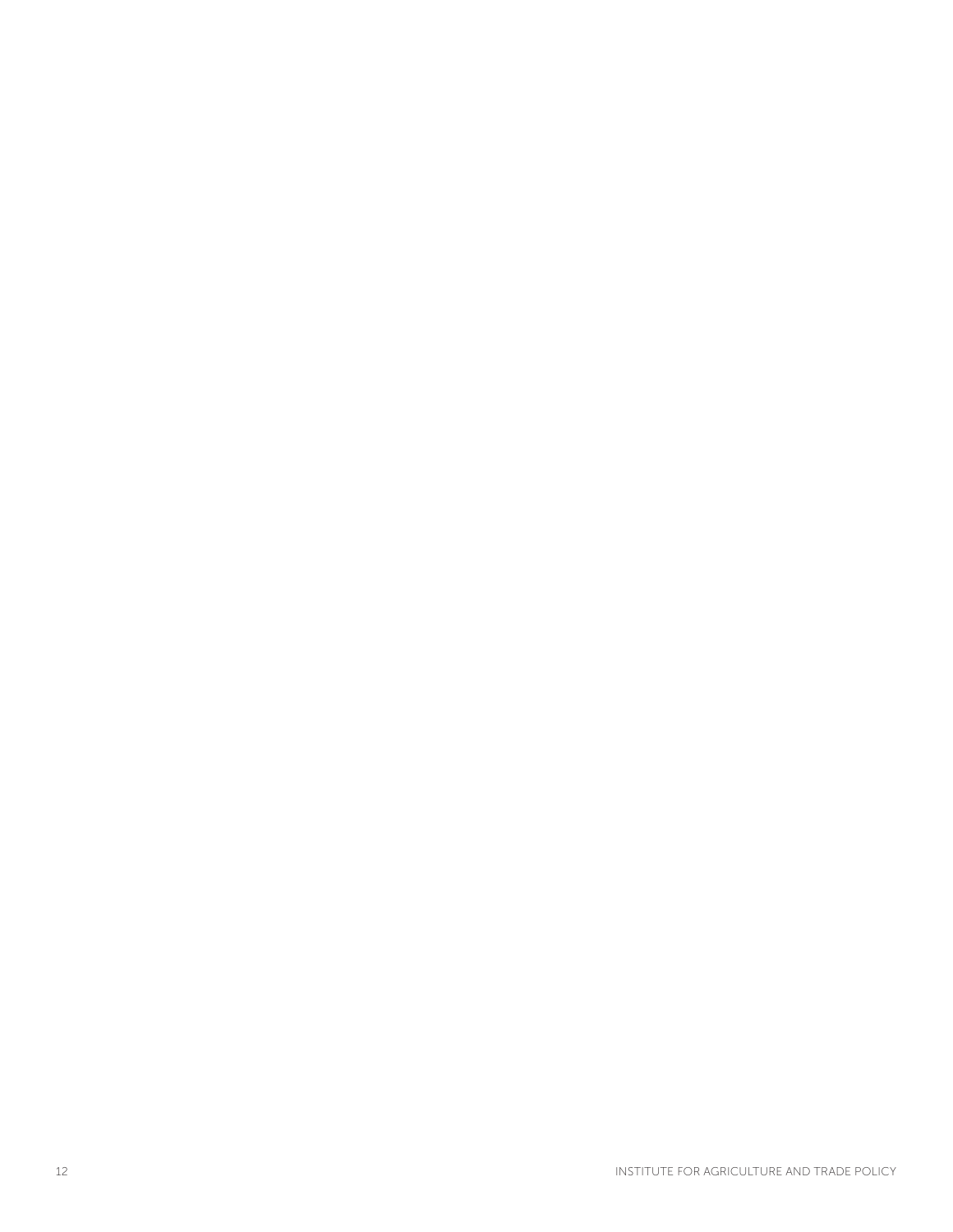# INTRODUCTION

The people of China drink more milk and consume more dairy products today than ever before. The main sources of calcium in the Chinese diet have traditionally been "green vegetables, beans, bean products, wheat and rice,"and the large majority of the population is lactose intolerant. A new generation of Chinese children is being raised on dairy, thereby changing their capability to digest lactose.2 This has rapidly created a new Chinese market and dependence on dairy products as a source of protein and calcium. The past three decades have seen both dairy production and consumption in China soar with the country producing 41 million tons of milk in 2010, averaging a 12.8 percent annual growth rate since 2000.3 This boom in both production and consumption has had critical consequences for both Chinese small dairy producers and consumers as the power of a few large dairy processors and fierce competition among smaller processors "on the fringe" have shaped the dairy value chain.<sup>4</sup> It also presents growing challenges for the Chinese government as it pushes for further industrialization and economies of scale while trying to balance food safety concerns, rising costs of feed and fodder, and the desire to support domestic dairy firms in a globalizing sector.

Government policy is a key factor in understanding the ongoing transformation of the dairy sector in China: there appears to be a strong belief that economies of scale and the industrialization of production practices will lead to an adequate and safe dairy supply. However, it is also important to examine the strategies and behavior of the domestic and international firms competing to create, satisfy and profit from this enormous market. Finally, it's necessary to examine the costs of China's dairy boom. Are the putative benefits of increased milk consumption worth the social, environmental and health impacts of China's dairy sector transformation to a large-scale, industrialized and globally sourced system?

# I. EVOLUTION OF DAIRY IN CHINA

Traditionally, dairy has not been a major component of the Han Chinese<sup>s</sup> diet because of cultural preferences and high rates of lactose intolerance.<sup>6</sup> In much of China's history, milk was primarily consumed by pastoralist ethnic minorities in the Northern and Western regions of China, and of course, by Western foreigners.7

The dairy industry was small and entirely under the control of the state and collectives until the post-Mao economic reforms in 1978. With the reforms, privately owned animal-husbandry was permitted and national and local governments launched policies encouraging investment in dairy production, including subsidies and loans to support the sector. Scientific research and international dairy projects also helped increase productivity, making the sector one of the fastest growing animal industries in China at an annual growth rate of 13.4 percent from 1978–93. $^8$  In the 80s and 90s, dairy processing enterprises largely utilized "mobile-dispersed milk collecting" practices in which an agent from a dairy company traveled from household to household to buy milk from scattered farmers.9

Both national and provincial governments emphasized the development of dairy production in grassland regions of Northern China (Inner Mongolia Autonomous Region, Heilongjiang Province and Hebei Province).<sup>10</sup> These three regions went from producing 1 million tons of raw milk in 1995 to 18 million tons by 2006, in large part due to public investment in the 80s and both public and private investment in the 90s.<sup>11</sup> Despite this growth, annual per capita consumption nationally remained low at 4.75 kilograms up until the mid-90s.<sup>12</sup>

After 1993, there was much greater capacity to produce dairy products and the government began to allow competition from foreign enterprises. Two major domestic dairy processors, Yili and Mengniu rose to prominence in the 1990s. Nestle opened its first milk powder factory in Northeast China in 1990 in partnership with the Chinese company Shuangcheng Dairy and Food Industry;<sup>13</sup> Morgan Stanley became one of three financiers of the venture in 2002.<sup>14</sup>

The dairy sector was largely a powdered milk market up to that point due to lack of cold storage chains and refrigeration, and demand remained low because of a lack of preference for powdered milk. (Those preferences would change and demand for milk powder would boom after the 2008 melamine scandal.) When foreign firms introduced ultra-high temperature (UHT) processing technology in 1997, the market changed because UHT allowed for easy storage and transport without a cold chain and a long shelf-life for liquid milk in the market.<sup>15</sup> With the new possibility of marketing liquid milk, the industry became "characterized by hundreds of dairy companies branching out geographically from their home province or city to gain greater retail market share and to expand their milk supply base."16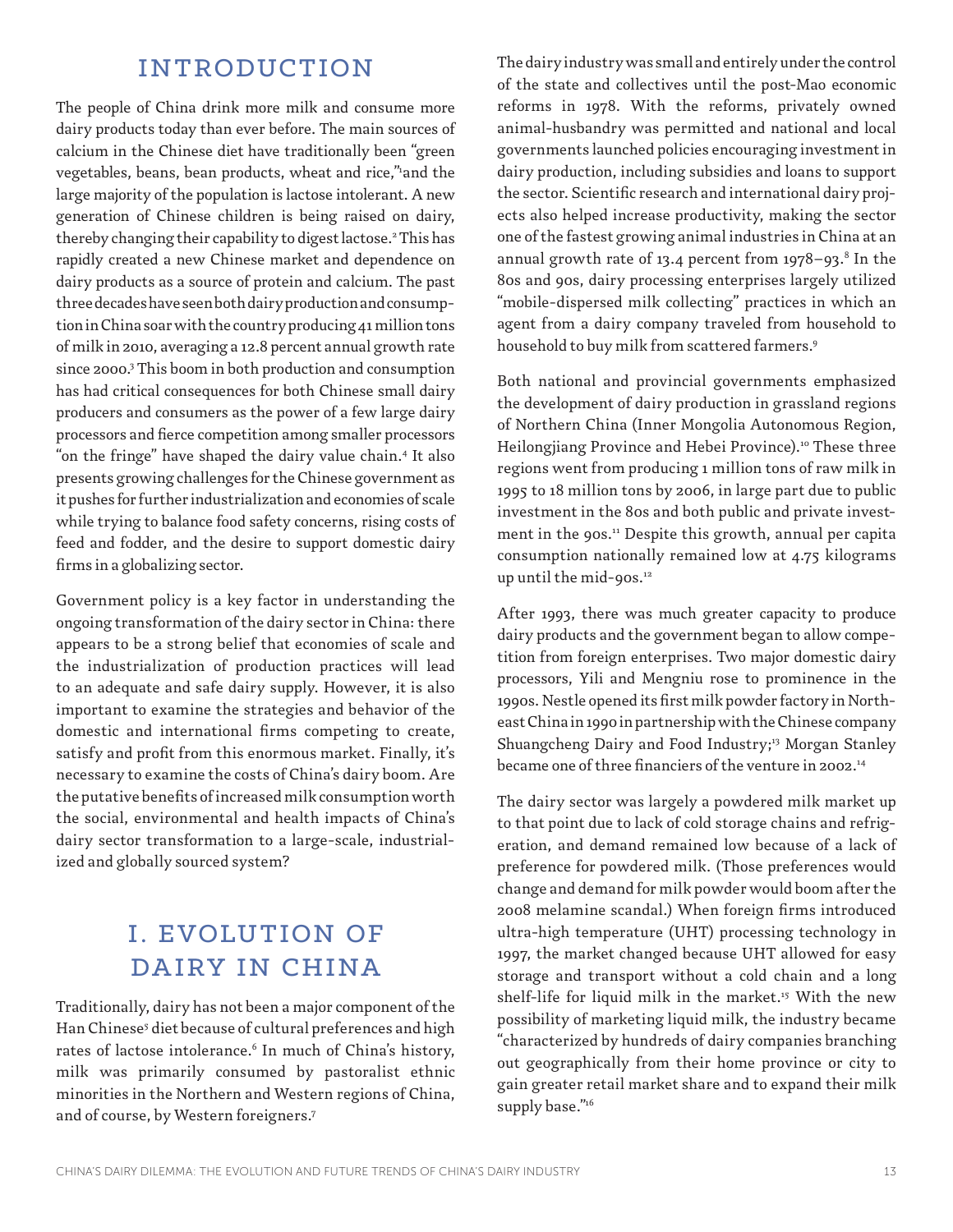The 2000s saw a rapid increase in output (see Figure 1) and fierce competition among dairy companies. A large number of new products (see Figure 2) were introduced, and the largest firms extended their supply chains and began sourcing milk from outside the traditional dairy regions. The pace of consolidation in the sector grew, and small dairy processors began to disappear. By 2006, four major domestic dairy companies (Yili, Mengniu, Sanlu and Bright) accounted for close to half of all dairy sales with more than 700 smaller companies splitting the other half (see Figure 3 and  $4$ ).<sup>17</sup>

#### Figure 1: Milk output in China, 1980–2006



Source: Chinese statistical yearbook Reproduced from Hu 2009

Remarkably, even in this boom period, the bulk of the milk supply came from millions of small farmers, supported by national and local government programs. Despite consolidation in processing and marketing, in 2006, more than 81 percent of China's dairy farms raised fewer than five cows.<sup>18</sup>

Market failures in the 90s and early 2000s set the stage for the 2008 melamine scandal that would drastically restructure China's dairy production and alter the fate of many of these small producers (see Box 1). Ever increasing buyer power of a few large dairy processors, combined with a large number of competing firms and products, kept consumer prices low. Small producers, whose feed and other production costs continued to rise to keep up with greater demand, were squeezed. To keep operating costs low, dairy processors helped spawn a vast network of milk-collecting stations, traders, truck drivers and other middlemen to source milk from different regions.<sup>19</sup> Many of the milk stations were either operated or owned by such traders. Small-scale farmers were supposed to milk cows in these centers so that the milk would directly enter machines, thereby minimizing the risk of contamination.20 Dairy husbandry areas, pastoral dairy parks and

dairy farm cooperatives were also created with government support to aggregate small farmers. As large processors exerted downward pressure on prices through the supply chain, problems with adulteration began to appear. Initially, this took the form of extra water added to milk to increase the volume sold, but over time other substances were added as well, culminating in the melamine scandal in 2008.

| <b>SUPERMARKET</b>              | <b>TOTAL</b><br><b>PRODUCTS</b><br><b>VARIETIES</b> | VARIETIES<br>OF DAIRY<br><b>PRODUCTS</b> |  |  |  |
|---------------------------------|-----------------------------------------------------|------------------------------------------|--|--|--|
| Carrefour                       | 22,000                                              | 181                                      |  |  |  |
| Wal-Mart                        | 20,000                                              | 272                                      |  |  |  |
| Lotus                           | 18,000                                              | 127                                      |  |  |  |
| Chengxiangcangchu               | 5,100                                               | 190                                      |  |  |  |
| Chaoshifa, Shuanggan Store      | 3.000                                               | 179                                      |  |  |  |
| Champion                        | 4,500                                               | 126                                      |  |  |  |
| Chaoshifa, Shuangyushu<br>Store | 6.000                                               | 182                                      |  |  |  |
| Chaoshifa, Nongkeyuan Store     | 4,200                                               | 126                                      |  |  |  |
| Xidan                           | 4,200                                               | 124                                      |  |  |  |
| Source: Hu 2009, pg. 31         |                                                     |                                          |  |  |  |

#### Figure 2: Number of dairy products sold in retail stores in Beijing, February 2006

| Figure 3: The total sales of the top-ten dairy-processing |  |
|-----------------------------------------------------------|--|
| enterprises (unit: USD million)                           |  |

| <b>ENTERPRISE NAME</b>                                | 2005     | 2006     |  |  |  |
|-------------------------------------------------------|----------|----------|--|--|--|
| Yili                                                  | 1,623.3  | 2,178.5  |  |  |  |
| Meng Niu                                              | 1,443.3  | 2,166.1  |  |  |  |
| Sanlu                                                 | 993.9    | 1,158.0  |  |  |  |
| <b>Bright</b>                                         | 920.5    | 961.7    |  |  |  |
| Meadjohnson                                           | 200.0    | 266.7    |  |  |  |
| Jiabao                                                | 254.4    | 254.4    |  |  |  |
| Shuangcheng Nestle                                    | 360.0    | 244.7    |  |  |  |
| Wandashan                                             | 200.0    | 206.7    |  |  |  |
| Taizinai                                              | 62.7     | 156.8    |  |  |  |
| Yahua                                                 | 38.1     | 145.7    |  |  |  |
| Total                                                 | 6,096.3  | 7,739.3  |  |  |  |
| <b>National gross sales</b>                           | 11,491.1 | 13,885.6 |  |  |  |
| Percentage of national gross<br>sales (of the 10) (%) | 53.1     | 55.7     |  |  |  |
| Reproduced from Hu 2009, pg. 31.                      |          |          |  |  |  |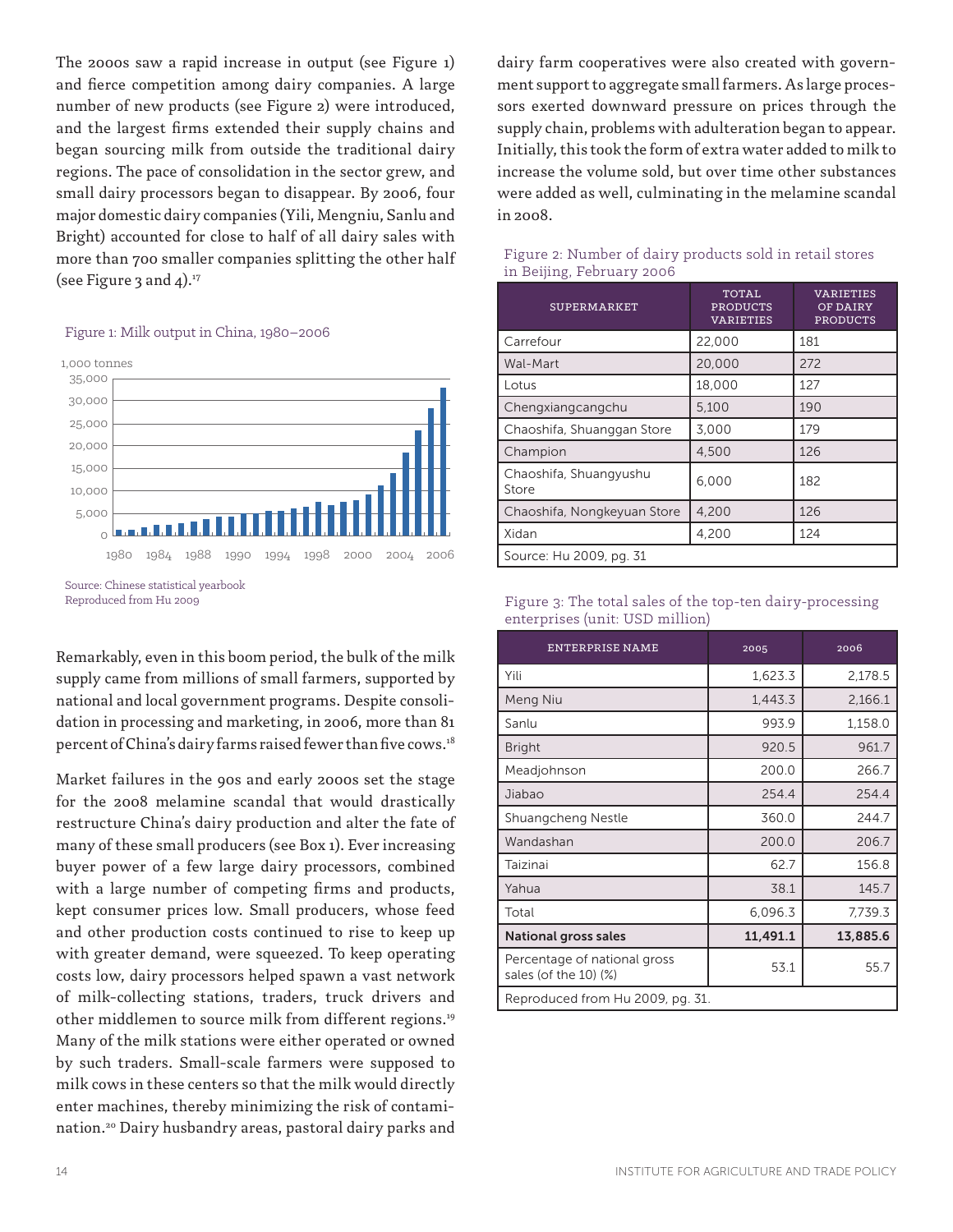Figure 4: Market share of Chinese dairy companies, 2006



Reproduced from Gale et al. (2009), pg 16.

The scandal (See Box 1) marked a major turning point in the Chinese dairy industry, as consumption of milk decreased for the first time since  $1998.^{21}$  See Gale et al. (2009)'s account of the specific market conditions in 2007 that contributed to melamine use. The scandal drastically damaged Chinese consumers' confidence in domestic dairy products and created a large opportunity for foreign firms. The Chinese government responded by pushing for further consolidation of the dairy industry and dairy production, actively demanding the creation of large-scale milk production units and sourcing from large farms.<sup>22</sup> Chinese companies responded with different tactics including more overseas investments and vertical integration. The result of all this has been a massive shift away from traditional, dispersed dairy production to concentrated and standardized farms.<sup>23</sup>

### Box 1: 2008 melamine scandal: Restructuring China's dairy production

In September 2008, Chinese media broke the news that tens of thousands of infants in China had fallen sick after drinking infant formula. Melamine, an industrial chemical, had been added to milk somewhere along the supply chain. Twenty-two dairy companies were eventually implicated in the scandal. The contamination resulted in six infant deaths and over 30,000 children being severely sick with kidney stones and other complications. Sanlu Group, the company whose samples showed the highest amount of melamine, admitted that its milk powder was contaminated and blamed small farmers and middlemen who it claimed had added the substance to give the appearance of higher protein content in milk. The larger causes were poor regulation and fierce competition in the rapidly-expanding dairy industry as dairy companies put downward pressure (due to very low consumer prices) on the entire supply chain.<sup>24</sup>

New Zealand's Fonterra owned 43 percent of Sanlu at the time (and helped make the news public). Mengniu, Yili and Bright Dairy (China's top three dairy companies) were also among the 22 companies whose dairy products were found to contain melamine.<sup>25</sup> Three people, including the head of Sanlu Dairy were sentenced to life in prison, two dairy industry managers were actually executed in November 2009 and 21 industry players went on trial. The companies were also asked to pay compensation to the families.26 The government also tightened its regulation of the industry. This included revoking "inspection free" statuses of the top dairy producers and disallowing the previous policy of "self-inspection."27

In the media frenzy that ensued, blame was spread widely across the dairy sector including on government officials who turned a blind eye to practices that had been known for many months before the scandal.<sup>28</sup> The large dairy companies tried to distance themselves from the crisis by placing the blame on "greedy dairy farmers."

Though it is now commonly acknowledged that traders and processors were the main culprits in the melamine scandal, the incident fueled the idea that small-scale, dispersed farming is not just economically inefficient, but a major threat to food safety.

# II. CHINA'S DAIRY POLICY

### Dairy as nutrition

The Chinese government implemented a series of policies designed to expand the dairy sector because of its perceived health benefits as a source of calcium and protein. In a speech in 2006, Premier Wen Jiabao said, "I have a dream and my dream is that each Chinese person, especially the children, can afford to buy one jin [500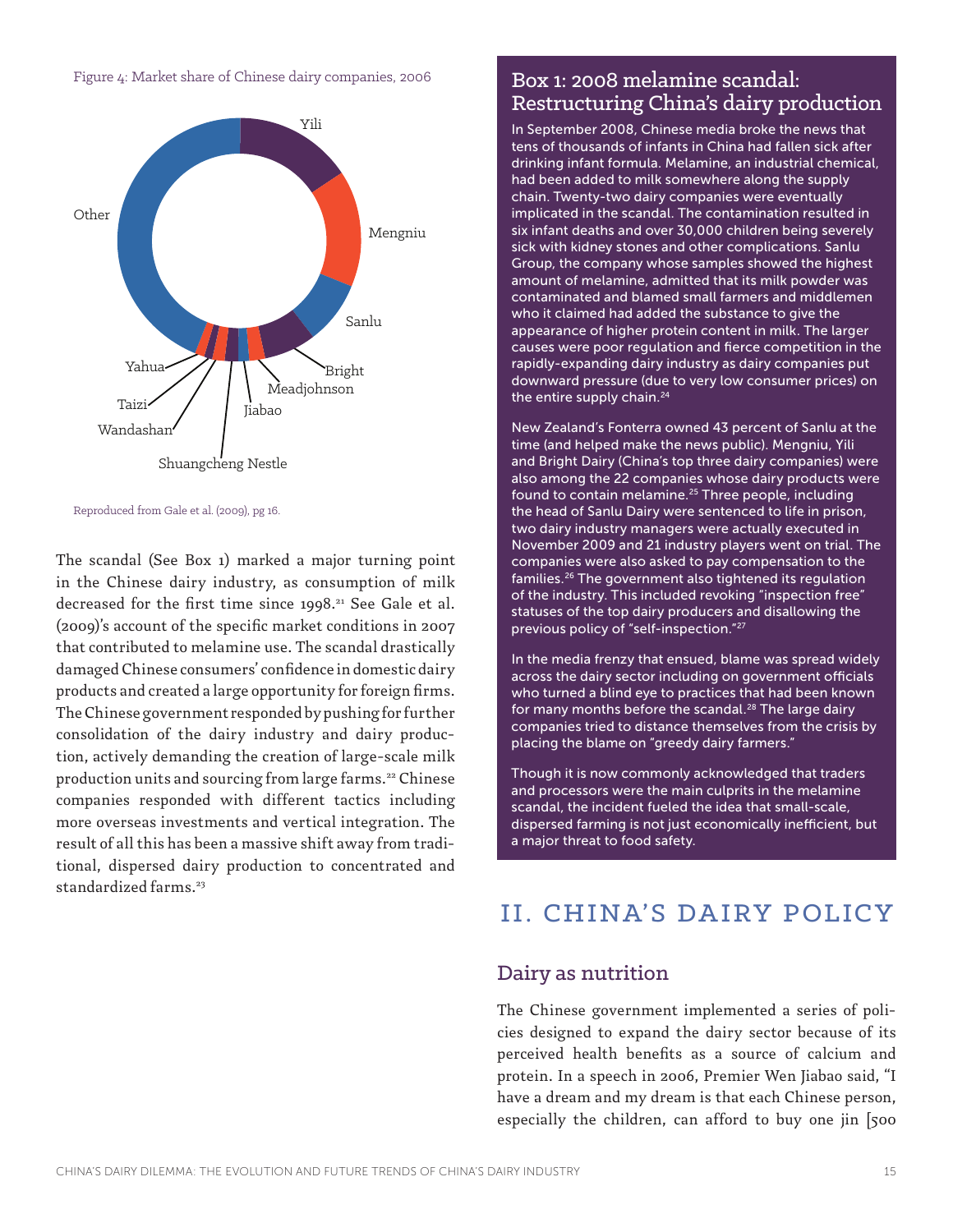g] of milk to drink every day."29 In the Chinese Dietary Guidelines, issued by the Ministry of Health, it is recommended that each adult should drink 300 ml of milk every day.30 In 2009, the National Development and Reform Commission (NDRC) launched the "Industry Policies for the Dairy Sector" which stated that dairy consumption is one of the most important criteria to measure a country's living standard.31 In the same year, the NDRC, Ministry of Commerce, Ministry of Agriculture (MOA) and Ministry of Industry and Information Technology (MIIT) together launched the "National Dairy Development Plan 2009- 2013" which specified measures to develop the dairy industry, including more investment in research and technology promotion, enhancement of monitoring and proper guidance, and environmental protection.<sup>32</sup>

While government policy has focused on dairy as a major source of calcium and protein, nutrition studies show that increased dairy consumption has not guaranteed increased calcium intake in the Chinese population. These studies point to the need for a more holistic nutritional analysis of dairy and meat consumption and public health (see Box 2).

### **Box 2: Dairy consumption and calcium intake**

Between 1982 and 2002, consumption of dairy products in China (per person per day) more than tripled, increasing from 8 to 27 g. In urban areas, it increased much more significantly, from 10 to 66 g. However, average calcium intake per person per day decreased considerably during this period: from 695 mg in 1982 to 388 mg in 2002. The opposite trends in consumption of dairy products and calcium intake during this period are in part due to a decline in consumption of other calcium rich foods such as vegetables and grains and rates of calcium absorption through dairy.<sup>33</sup>

### Vertical integration and squeezing out small producers

Though big processors and traders created the melamine scandal, the government response was to push further consolidation and larger-scale models in all facets of dairy production, processing and marketing. As a result, many small-scale producers have been driven out of the dairy farming business.34

After the scandal, the Chinese government launched a series of policies that Mo et al. (2011) describe as "marketing management" policies and "cow hotel" policies. These amounted to government incentives for milk marketing companies to source from large dairy complexes or "cow hotels" (*yangzhi xiaoqu*) where farmers would aggregate their cows.35 Farmers were meant to raise and milk their cows in these "hotels" (both the cows and the owners would "check themselves in") which could be at great distances from farmers' home villages. Local governments were encouraged to convince small farmers to move to cow hotels for milk production and large dairy units were given subsidies to install equipment that would aid efficient and safer marketing."36 The aim of *yangzhi xiaoqu* was to "provide small farmers with access to modern production practices and to facilitate better monitoring."37 The government also shifted focus to supporting large-scale ranches and "standardized" farms that would require more capital and technical know-how, emphasizing food safety issues. "Standardization" included a set of common minimum practices that all farms should implement in dairy production (i.e., the type, proportion and amount of feed, size and specifics of enclosures, vaccinations etc.).

The new policies incentivizing large-scale production came as small dairy farms reeled from the economic impacts of the melamine scandal. Mo et al. (2011) report a drastic fall in small dairy farms after the scandal—many dumping their milk and/or slaughtering their animals for meat as raw milk prices and demand for domestic milk crashed. Others estimate that at least 15 percent of China's entire dairy herd was slaughtered for meat after the scandal.<sup>38</sup> Hu (2009) notes that even prior to the scandal, dairy farmers' incomes were decreasing, with 40 percent of households "not breaking even" and earnings in 2007 lower than 2006. The scandal decimated these producers just as the government redoubled its focus on "scale."

Figure 5 shows the dramatic shift from smaller to much larger farms in a period of just four years. There was a 72 percent increase in farms with 500 to 999 cows and a 55 percent increase in farms with over 1,000 cows between 2008 and 2009 alone. Between 2009 and 2010, there was a 16 percent and 27 percent rise in such farms, respectively. Though vertical integration continues, the staggering total number of farmers who raise milk cows means that 50 percent of raw milk is still produced on farms with fewer than 10 cows.39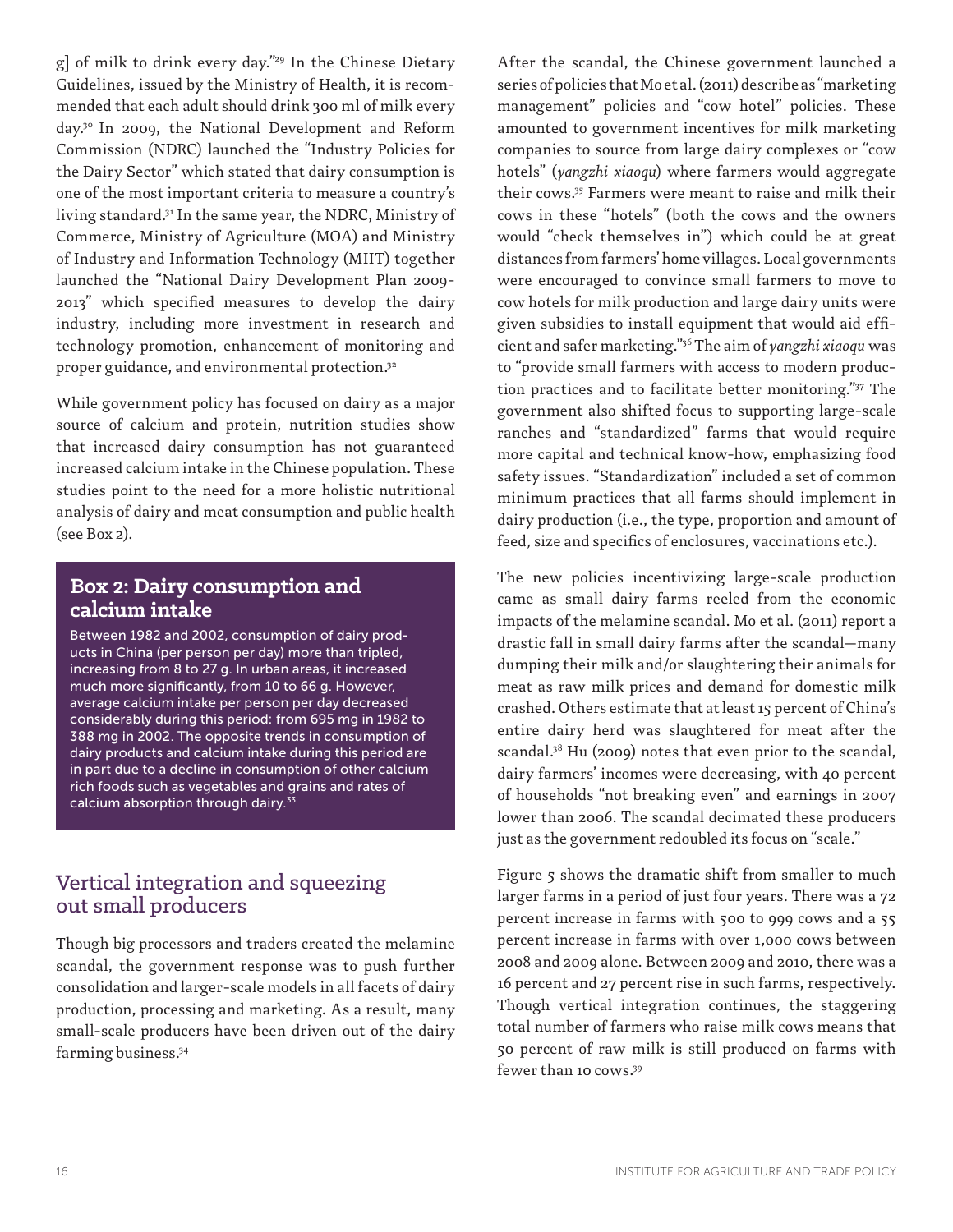Figure 5: Number of Chinese Dairy Farms at Different Herd Sizes (2007–2010)

|                                                                | 2007      | 2008      | 2009         | 2010      | % CHANGE 09/08 | % CHANGE 10/09 |
|----------------------------------------------------------------|-----------|-----------|--------------|-----------|----------------|----------------|
| <b>ANNUAL INVENTORY</b><br>(HEAD)                              | FARMS     | FARMS     | <b>FARMS</b> | FARMS     | FARMS          | <b>FARMS</b>   |
| $1 - 4$                                                        | 2,159,701 | 1,970,755 | 1,816,359    | 1,750,895 | $-7.32$        | $-3.60$        |
| $5 - 9$                                                        | 295,789   | 398,744   | 374,541      | 345,667   | $-6.07$        | $-7.70$        |
| $10 - 19$                                                      | 149,106   | 143,358   | 138,265      | 138,246   | $-3.55$        | 0.00           |
| $20 - 49$                                                      | 42,079    | 51,804    | 49,490       | 49,450    | $-4.47$        | $-0.10$        |
| $50 - 99$                                                      | 14,175    | 13,842    | 13,685       | 14,758    | $-1.13$        | 7.80           |
| $100 - 199$                                                    | 4,421     | 4,425     | 4,324        | 4,640     | $-2.28$        | 7.30           |
| $200 - 499$                                                    | 2,336     | 2,679     | 3,341        | 3,579     | 24.71          | 7.10           |
| $500 - 999$                                                    | 768       | 1,026     | 1,773        | 2,061     | 72.81          | 16.20          |
| 1,000 and above                                                | 339       | 454       | 706          | 898       | 55.51          | 27.20          |
| Reproduced from FAS 2012 Semi-Annual (P6) and 2011 Annual (P3) |           |           |              |           |                |                |

In order to regulate dairy processors, the state required all dairy companies to reapply for production permits in 2010 and meet new government standards for food safety. Companies that failed to comply were denied permits. Many small enterprises were closed after that policy, driving down the number of dairy processing companies.<sup>40</sup>

According to the central government´s "Number 1" Policy Document of 2013, the government will continue to support the scaling up and consolidation of the livestock industry. 41 As part of that plan, subsidies will be provided to purchase improved varieties of dairy cows and livestock insurance, and for building standardized farms.<sup>42,43</sup> Large dairy farms will also be supported through general incentives provided by the Ministry of Agriculture (MOA) for large scale farms given MOA's general bias toward scale, standardization and consolidation as an answer to food safety problems and management of natural resources and environmental concerns.

# III. THE DAIRY INDUSTRY TODAY

China's dairy scene today is still largely based on production in the northern grazing areas and consumption in the wealthier more urbanized South. According to Rabobank, 84 percent of raw milk production in 2012 was concentrated in the North (Inner Mongolia, Heilongjiang, Liaoning) while 67 percent of consumption took place in Southern urban centers.

While total milk consumption continues to grow, the growth rates are not the same for liquid milk, milk powder and infant formula. According to the USDA, Chinese consumption of milk powder both skim milk powder (SMP) and whole milk powder (WMP) almost doubled from 1.06 million metric tons (mmt) in 2008 to 1.9 mmt in 2013 (see Figure 6).

Figure 6: China's Milk Consumption, 2008–13 (1,000 mmt)

|                                                              | 2008   | 2009   | 2010   | 2011   | 2012   | 2013<br>(EST.) |
|--------------------------------------------------------------|--------|--------|--------|--------|--------|----------------|
| <b>SMP</b>                                                   | 107    | 124    | 144    | 186    | 225    | 213            |
| <b>WMP</b>                                                   | 954    | 1.065  | 1.373  | 1.433  | 1.540  | 1.725          |
| Fluid                                                        | 14,581 | 11.791 | 12,060 | 12.600 | 13,517 | 14,450         |
| Source: "Dairy: world market and trade," USDA FAS, July 2013 |        |        |        |        |        |                |

# Liquid milk

During this period, consumption of liquid milk decreased drastically by nearly 3 mmts (Figure 6). It is once again rebounding, in part due to governmental efforts to regulate the industry and restore consumer confidence. However, liquid milk imports are also growing rapidly (see Figure 7). China's imports from the U.S. for liquid milk, for instance, have increased at a staggering rate from 40 tons in 2010 to 2,750 tons in 2012 and total liquid milk imports are expected to increase by 33 percent in 2013.44 China's total liquid milk imports of 150,000 tons dwarf China's exports of 30,000 tons (mainly to Hong Kong), $45$  but remain a fraction of China's total liquid milk production of 34 mmt this year.<sup>46</sup>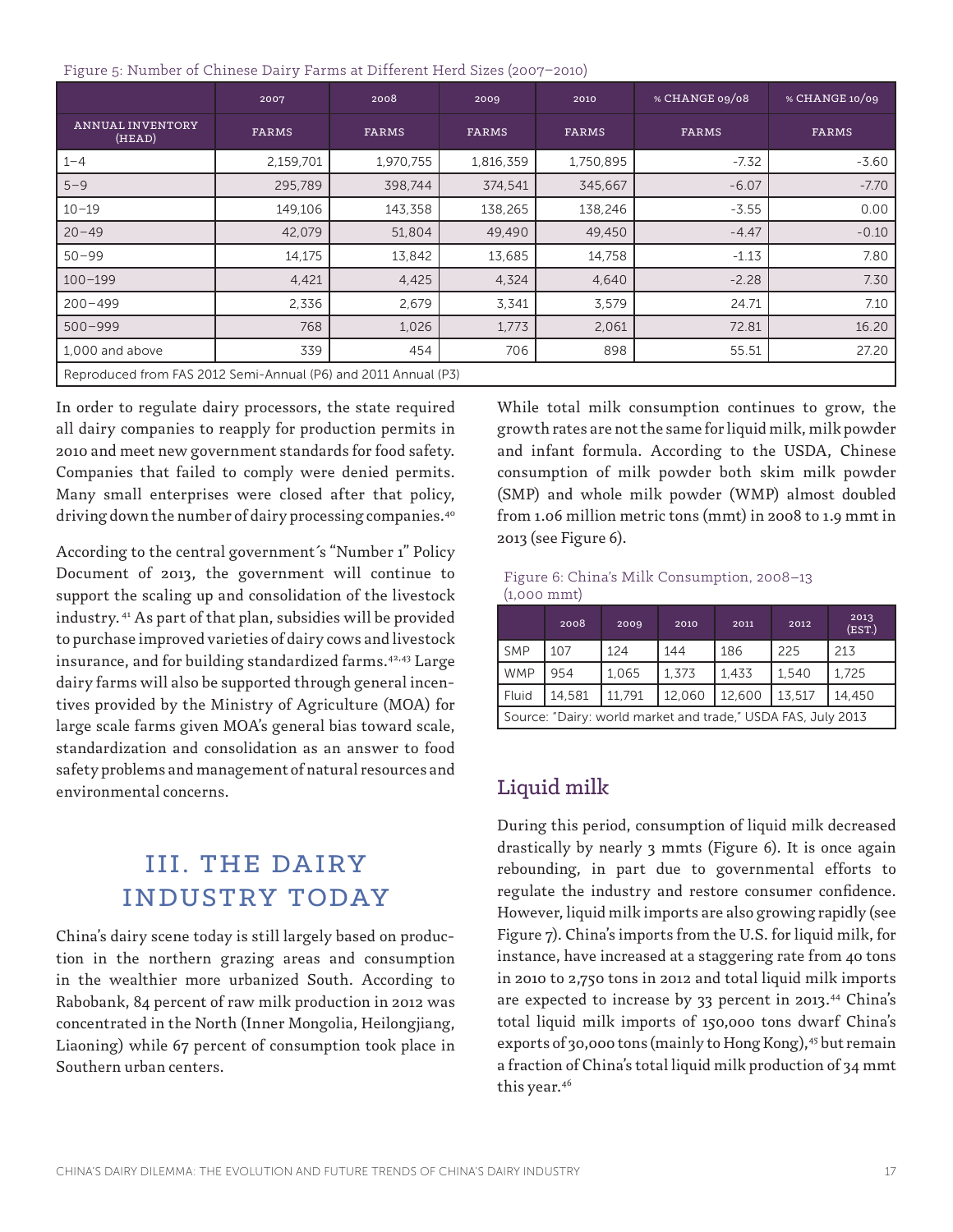Figure 7: China fluid milk imports, 2009–2011 (Year-todate, Metric tons)

|                                                 |                        | <b>QUANTITY</b>        | <b>QUANTITY</b><br>COMPARISON | %<br><b>CHANGE</b>     |                             |
|-------------------------------------------------|------------------------|------------------------|-------------------------------|------------------------|-----------------------------|
| ORIGIN                                          | <b>JAN-DEC</b><br>2009 | <b>JAN-DEC</b><br>2010 | JAN-AUG<br>2010               | <b>JAN-AUG</b><br>2011 | <b>JAN-AUG</b><br>2011/2010 |
| World                                           | 12,763                 | 15,889                 | 9,626                         | 21,944                 | 127.97                      |
| <b>New</b><br>Zealand                           | 5,577                  | 7,420                  | 4,235                         | 8.944                  | 112.37                      |
| Germany                                         | 1,678                  | 3,077                  | 1,627                         | 7,342                  | 351.26                      |
| France                                          | 2,128                  | 3,421                  | 2,460                         | 3,090                  | 25.61                       |
| Australia                                       | 1,601                  | 1,423                  | 889                           | 2,042                  | 129.70                      |
| United<br>Kingdom                               | 193                    | 231                    | 171                           | 211                    | 23.39                       |
| United<br><b>States</b>                         | 36                     | 43                     | 16                            | 93                     | 481.25                      |
| South<br>Korea                                  | 1,196                  | 37                     | 37                            | 44                     | 18.92                       |
| Other                                           | 354                    | 237                    | 191                           | 128                    | $-32.98$                    |
| HS Codes: 0401.1000, 0401.2000, and 0401.3000   |                        |                        |                               |                        |                             |
| Reproduced from: FAS China dairy annual: 10/11. |                        |                        |                               |                        |                             |

The top three Chinese dairy companies—Yili, Mengniu and Bright—now take up close to 60 percent of the market share in sales for liquid milk in 2012 (see Box 3).<sup>47</sup> But these "Chinese" companies also have partial foreign ownership or own foreign ventures themselves.

### Box 3: Liquid milk: Major "Chinese" dairy enterprises and their investors

#### **YILI GROUP**

http://www.yili.com/ Market share of liquid milk: >25 percent

Private company, major shareholders: Hohhot Investment Co. Ltd (10.18 percent), Merrill Lynch International (2.43 percent), National Social Security Fund 104 (2.24 percent)<sup>48</sup>

#### **MENGNIU DAIRY COMPANY LIMITED** http://www.mengniu.com.cn/

Market share of liquid milk: > 25 percent

Joint-venture, partly state-owned. Major shareholders: COFCO Limited (20.05 percent) UBS AG (9.08 percent) JPMorgan Chase & Co. (7.08 percent), Arla Foods 5.9 percent, Yinniu Dairy Company Limited (5.78 percent)

Recently, Danone and Mengniu combined their yogurt assets in the country into a production and distribution venture, Danone taking a 20-percent stake in the venture.<sup>49</sup>

#### **BRIGHT DAIRY & FOOD CO.**

http://www.brightdairy.com/home.php Market share of liquid milk:  $\sim$  8 percent

Subsidiary of Bright Food.<sup>50</sup> Major stakeholders: Shanghai Dairy Group (30 percent), Bright Food (Group) Co. Ltd. (25.7 percent)

In 2010, Bright acquired a 51 percent stake in the milk processing arm of New Zealand's Synlait Milk company.<sup>51</sup>

Several companies from the U.S., EU and New Zealand have also entered the Chinese liquid milk market by exporting final products and selling through online grocery services such as Yihaodian or large retailers such as Tesco Plc.<sup>52</sup>

# Milk powder and infant formula: Food safety concerns restructure China's dairy sector

Food safety issues have greatly changed Chinese consumer choices, particularly in their preference for imported milk powder, thereby transforming the dairy sector itself. Upper and middle class parents prefer to pay higher prices for imported products (infant formula in particular) which they consider safer and better.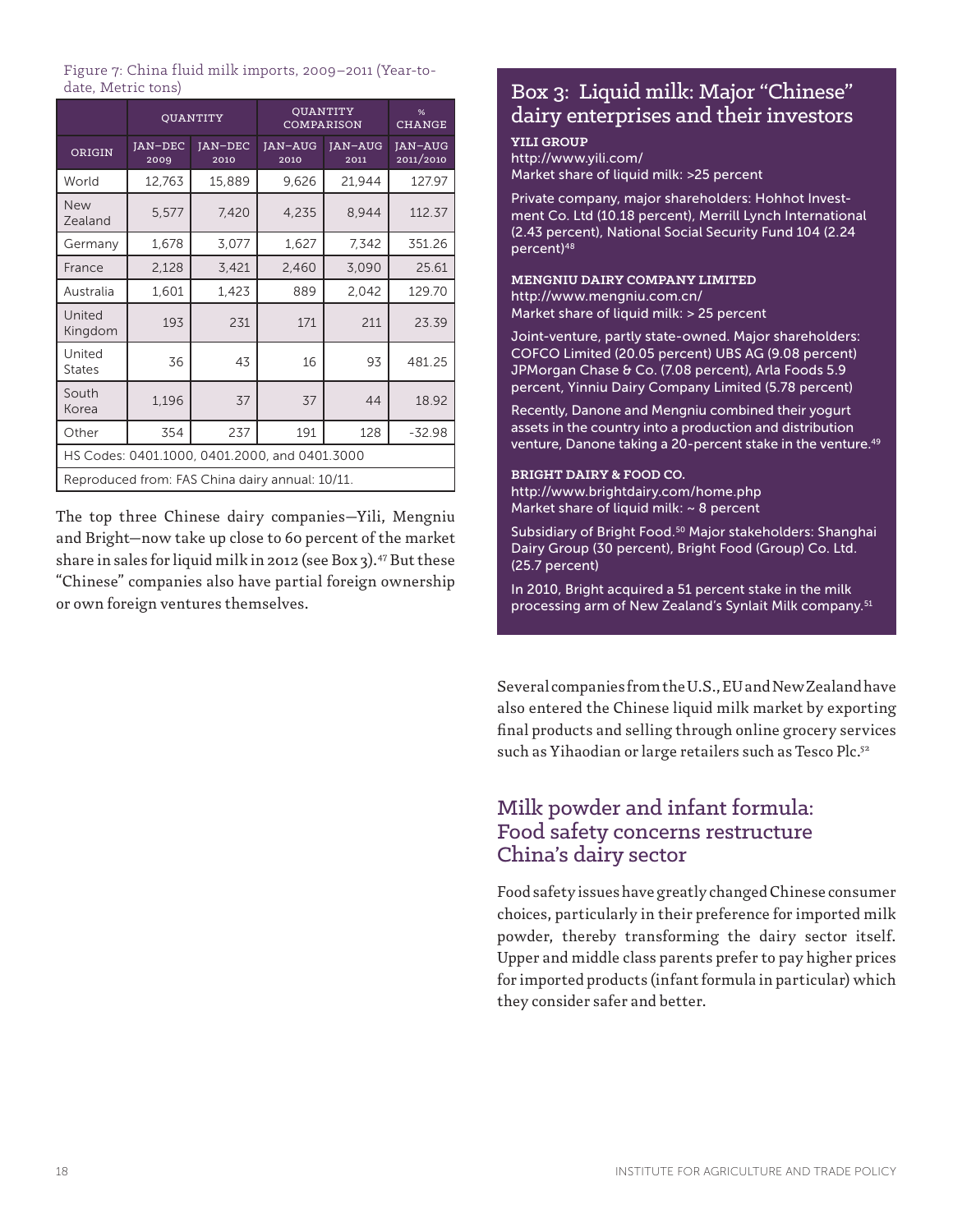#### Figure 8: China's Whole Milk Powder Production and Imports 2003–2012



Reproduced from Ryan Scott and Jianping Zhang, GAIN Report: China-Dairy and Products Annual Report (Washington, D.C.: USDA FAS, 2012).

Increasing demand for milk powder of foreign brands has spurred Chinese' overseas bulk-buying.<sup>53</sup> As a result, retailers and local governments in countries such as Hong Kong, Australia, the U.K. and Germany have begun to limit the number of formula containers that consumers can take abroad because of increased domestic shortages.54 It has also spurred innovative tactics by Chinese companies to be seen as foreign brands, their procurement from abroad and an increase in online Chinese vendors who hire shoppers in foreign countries to purchase foreign infant formula brands to be shipped back to China.55

To cater to the demand for imported infant formula, some Chinese enterprises even adopt "foreign" names for their 100-percent domestically produced brands. Chinese enterprise He Shengyuan (Biostime) increased its net profit by 2,022 percent since 2008 by promoting its products as a French brand.56 Some also "foreignize" their product by producing raw milk in other countries to ensure quality to consumers.

Chinese consumer preference for imported products has also encouraged more and more dairy companies to build processing factories overseas. Shengyuan, Yili, Yashili and Bright have all built infant formula processing factories in other countries.57,58,59 As of June 2013, there were as many as seven companies investing in overseas production.<sup>60,61</sup> In a six-month period in late 2012 and early 2013, 200,000 tons of milk powder was produced outside of China by Chinese-owned companies and imported into the country. This was the equivalent of 30 percent of imports during that time.<sup>62</sup>

# Box 4: Dairy-related scandals in China

After the melamine scandal, several other dairy scandals have taken place. This has contributed to Chinese consumers losing confidence in domestic products.

In August 2013, Fonterra warned that a batch of whey protein (produced in New Zealand) contained botulism. China responded with a ban on imports of all Fonterra milk powder and whey protein.

In 2012, Yili Industrial Group recalled six months' worth of infant formula after a "mechanical error" tainted the batch with alkaline water.

In 2011, Mengniu Dairy Group, one of the biggest Chinese dairy companies, said it found milk containing high levels of aflatoxin—which can lead to liver cancer—before it had made its way to market and was sold to the public.

In 2010, Tiantian Dairy Co Ltd in Ningxia (North China) was closed after it repackaged and sold 170 metric tons of melamine-tainted milk powder that it received as "a debt payment" according to the local government.

On December 31, 2009, the Chinese government–run Xinhua news agency announced that melamine was found in milk produced by the Shanghai Panda company.

In recent months, China's cabinet announced detailed plans to improve the quality of domestic milk powder and Premier Li Keqiang vowed to improve the integrity of the dairy industry by helping domestic brands regain consumer confidence.63 The "Action Plan for Increasing Milk Powder Quality and Strengthening Consumer Confidence" was launched to regulate the milk powder industry.<sup>64</sup> According to this plan, a three-month milk powder safety campaign would be launched (June–August) to weed out unqualified producers thereby boosting consumer confidence. MIIT also announced a temporary termination of production permits to new infant formula plants for the coming two years. Key government measures include a 1 billion–yuan investment to accelerate standardized scale farming to create a substantial domestic milk source base and encouraging mergers and acquisition (M&A) in the milk powder and infant formula segments of the market.65,66 More consolidation is expected among China's 127 infant formula enterprises. $67$  MIIT said the goal is to increase the production share of the top ten domestic infant formula enterprises from 43 percent to 70 percent within five years.<sup>68</sup> Mengniu's recent purchase of Yashili, which owns 7 percent of the infant formula market, is a typical example of future consolidation.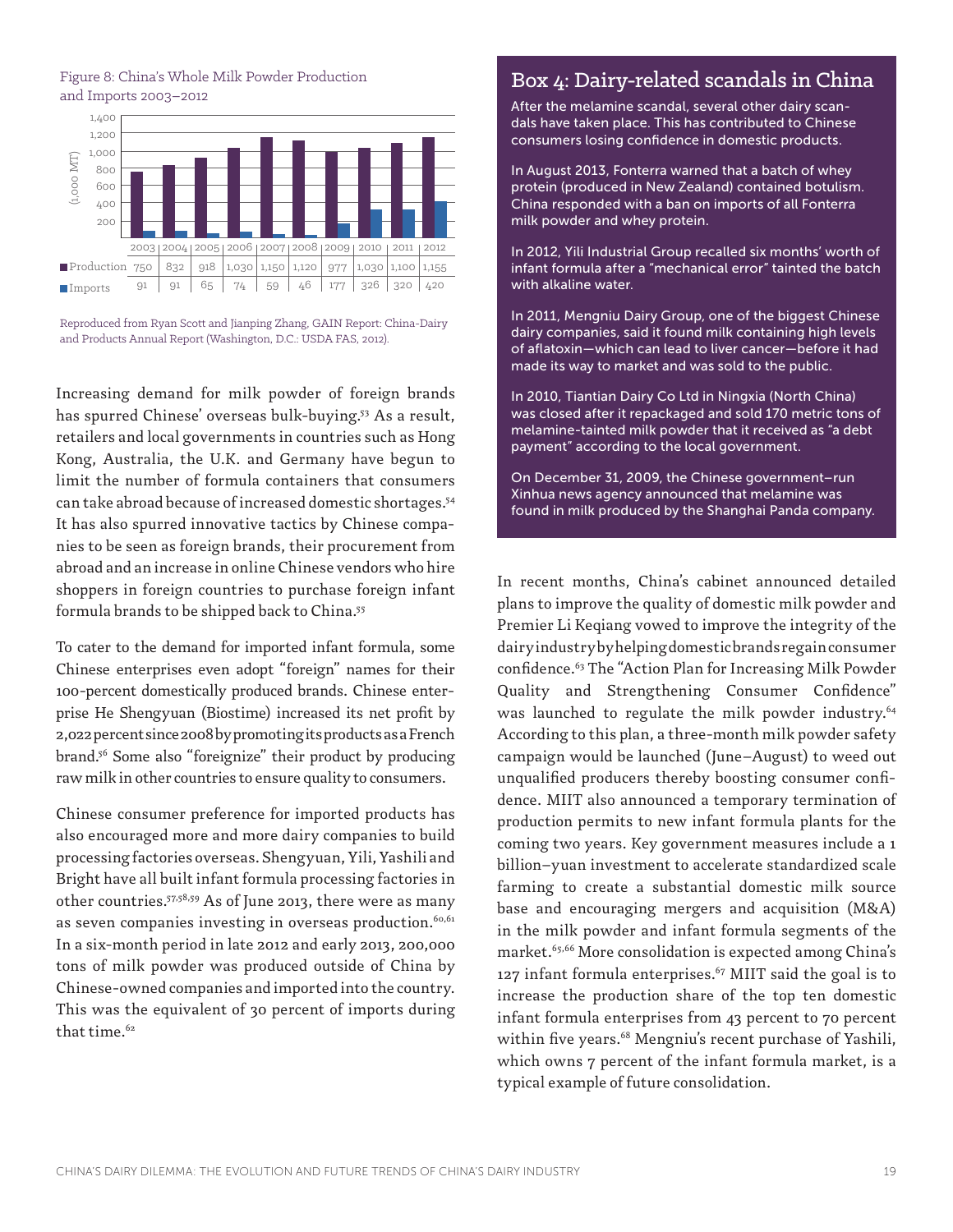# Infant formula, consolidation and transnational presence

Euromonitor International, a London-based market intelligence firm, expects China's annual demand for infant formula to double to \$25 billion USD over the next four years, by which time China will account for half of the global sales of \$50 billion USD.<sup>69</sup>

A 2012 report by AC Nielsen said that four foreign brands, namely Mead Johnson, Danone Dumex, Nestle's Wyeth and Abbott, had taken over 42 percent of China's infant formula market, with sales totaling 38.52 billion yuan  $($6.25$ billion USD)$  (see Figure 9).<sup>70</sup> This has led domestic dairy producers to urge Chinese consumers to "give up their blind faith in foreign formula brands."71 The recent price fixing scandal involving foreign transnationals demonstrates the power of the TNCs and the government's ability to curb their power (see Box 5).

#### Figure 9: Infant formula market share<sup>72</sup>



Source: http://www.bjnews.com.cn/finance/2013/06/19/268973.html

# Box 5: Transnational presence and competition: The infant formula pricefixing scandal

Foreign investment in the dairy sector is regulated by the Catalogue of Industries for Guiding Foreign Investment (2011 Revision), the document that specifies where foreign investment is "restricted" or "encouraged." Foreign investment in processing of livestock and poultry products is "encouraged." This includes investment in dairy by foreign capital and in principle does not require a permit from Chinese authorities. However, in July 2013, the Chinese government launched an anti-trust probe into nine brands including the global dairy superpowers Nestle, Fonterra and Danone. These companies were charged with pricefixing and raising prices for infant milk powder and for violating China's anti-monopoly law. All nine companies responded by reducing their retail price by 4 to 20 percent and "cooperating" with the government.<sup>73</sup>

The NDRC concluded the probe in early August and fined six companies a grand sum of \$110 million USD: Illinoisbased Mead Johnson (\$33m), New Zealand's Fonterra (\$650k), U.S.-based Abbot Laboratories (\$12.5m), France's Danone Dumex (\$28m), Dutch FrieslandCampina (\$8m) and Chinese Biostime (\$27m).<sup>74</sup> Nestle's Wyeth Nutrition and Japanese Meiji were exempt from fines for "undisclosed" reasons, but Nestle did slash its prices by 11 to 20 percent saying it will "make up" for the loss by "portfolio management" or in other product "categories."75

These price rises took place amidst domestic concerns of runaway food inflation. The Chinese government is well aware of the growing hold of global dairy retailers in the Chinese market following the melamine scandal and is taking steps to curb their power. It is also simultaneously working to restructure dairy production and strengthening domestic brands to compete with the global powers.

# IV. OTHER IMPLICATIONS OF THE DAIRY CONSUMPTION AND PRODUCTION BOOM

Section 2 described the exodus of small farmers from the sector as the dairy industry continues to restructure post the 2008 melamine scandal. Linked to the renewed effort by the government and industry to consolidate, vertically integrate and intensify dairy production are increasing imports of cows and genetics (along with foreign investment), feed and growing use of vaccines and antibiotics. The increase in consumption of powdered infant formula is also impacting infant health.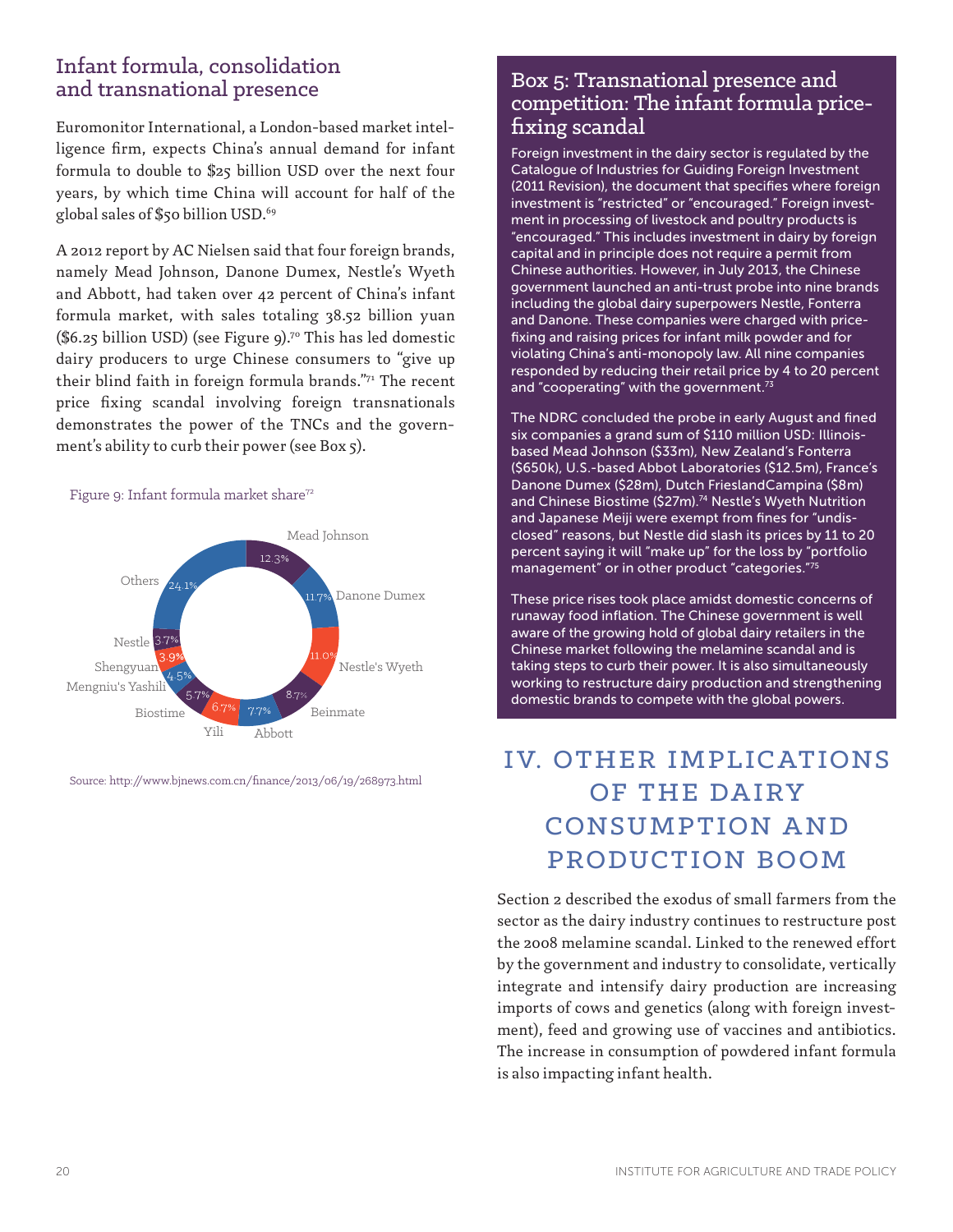# Greater consolidation, profits and imports of cows

With greater consolidation, China's dairy industry, now dominated by big domestic and foreign financiers, has opted to import foreign breeds as they produce almost double the milk of Chinese hybrids and local breeds.76 Since 2009, China has imported 250,000 cows, with 100,000 (25 ships worth) imported in 2012 alone (see Figure 10).77 Breeding cow imports from Australia have risen by 25 percent to over 15,000 cows and from New Zealand by 13 percent to more than 9,600 cows.78

An example of how private equity firms are encouraging such cow imports are U.S.-based KKR and (essentially Chinese) CDH investments into Modern Dairy. When it bought a major stake in dairy in 2008, KKR provided staff to manage the technology and intensification of the production (more liters per cow with imported cows). Modern Dairy has since increased its production from 6.1 tons per cow per year in 2008 to 7.8 tons per cow in 2011.79

Both have made major profits from first investing in Modern Dairy in 2008 and then selling off the majority of their shares five years later in 2013 to COFCO-dominated Mengniu.80 Modern Dairy, now China's largest dairy company with 22 large-scale dairy farms and producing over 700,000 tons of raw milk a year, will help Mengniu fill its equally large processing capacity. Both CDH and KKR are said to have made three times the return on their investment through this deal.<sup>81</sup>

#### Figure 10: STAMPEDE

China has ramped up the number of live dairy cows it imports to boost production and improve quality



Reproduced from http://online.wsj.com/article/SB100014240527023 03863404577281302732745814.html

The government is also aware that milk production by Chinese cows (an average of 4 tons of milk per annum compared to New Zealand and U.S.'s 8 tons) is increasing the cost of production for domestic milk. The lower production rate and the need to import alfalfa together increase production costs of Chinese milk, making it RMB 3,000– 4,000 per ton (\$420–640 USD) higher than imported milk.82 The state is therefore also supporting further intensification of the sector through breeding programs that use foreign breeds, importing heifers from Australia and New Zealand, importing semen and embryos from Canada, the U.S. and other countries. Since 2010, the MOA has also provided subsidies for MOA-approved frozen semen for Holstein and Jersey cows.<sup>83</sup> China has a large variety of domestic breeds more suitable to the North and Northwestern region's climate, but these are not seen to be profitable from an industry perspective.<sup>84</sup>

### Buying farmland in China and abroad

Large-scale operations such as the Modern Dairy are also driving competition for acquisitions of large farms and creating a demand for more and higher-quality feed for foreign breeds. Many of the small producers use corn silage, but large farms are increasingly using processed feed made with alfalfa, creating pressure to increase domestic acreage of alfalfa and sourcing alfalfa abroad (see feed section below).

Mengniu, Yili and Bright have all made plans to build new farms with more than 1,000 head and decrease the quantity of raw milk collected from dispersed farmers. There are now over 40 farms in China with more than ten thousand head of cattle (grazing and under construction) to fulfill the government's criteria of modern, standardized and scaled dairies.<sup>85</sup>

In response, global dairy giants like Nestle and Fonterra have also started building farms and processing facilities in China, although in different ways. Fonterra, which supplies about 90 percent of New Zealand's milk, plans to have 30 farms in China by 2020.<sup>86</sup> Nestle, an early mover in the Chinese market, has the largest Asian dairy research center in China $87$  and is training producers to intensify their production without actually buying farms.

Chinese companies have also started investing in overseas farms. In 2012, Pengxin Corporation, a real estate company based in Shanghai, spent 1 billion yuan to purchase 16 farms (8,000 hectare in total) in New Zealand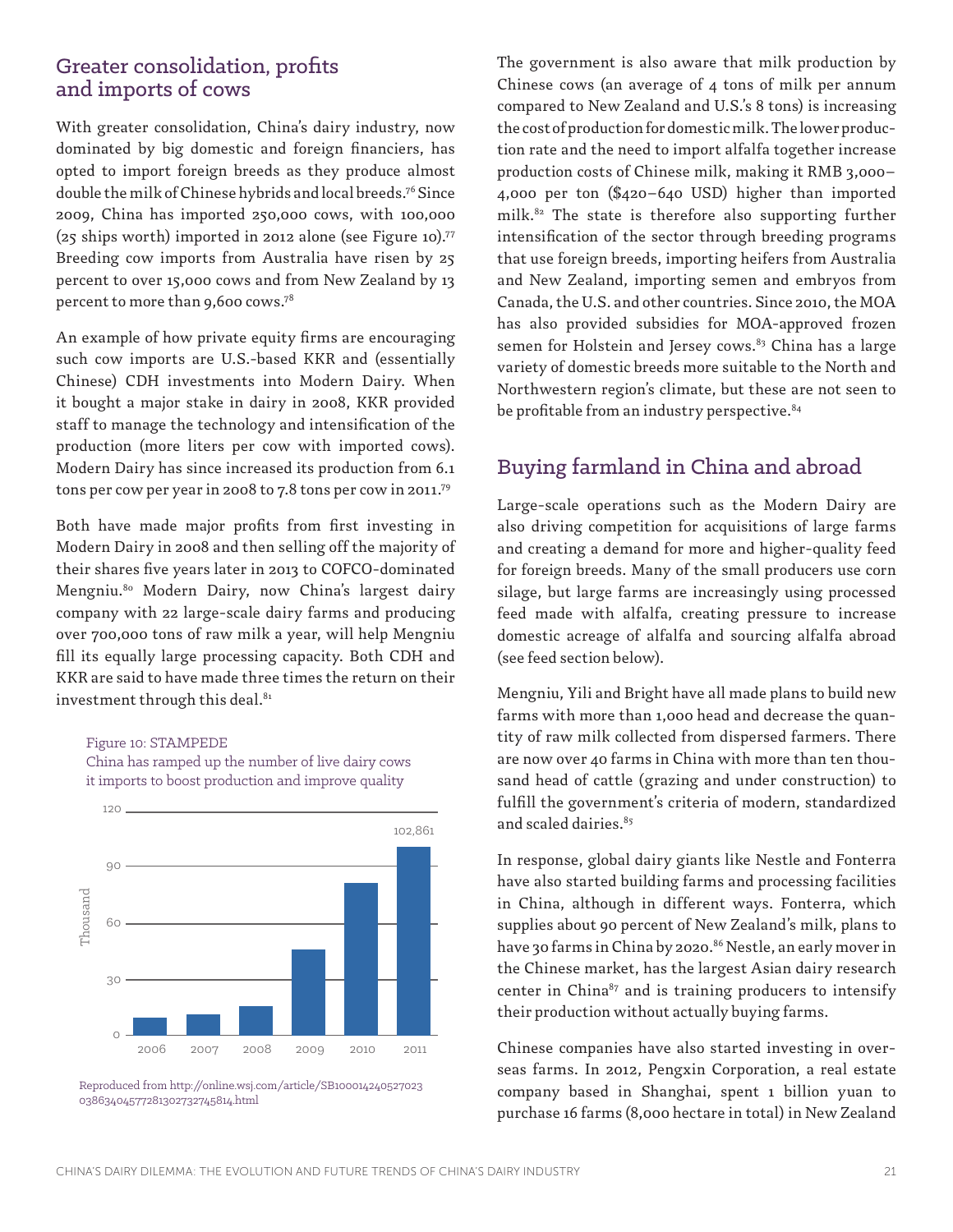and established a new brand called "Milk New Zealand" to supply the Chinese market.<sup>88,89</sup> If the land acquisition is successful, it will become the first Chinese private enterprise to own ranches in New Zealand. The New Zealand government has twice approved the sale of Crafar Farms to the Chinese bidders, but the transfer of ownership has twice been held up by appeals to block the deal. A consortium of local farmers and businessmen has taken legal action to try and stop or reverse the sale with concerns about foreign ownership of New Zealand's land.90 This controversy has also forced the New Zealand Government to reverse its plans to liberalize foreign direct investment (FDI) in land; a High Court ruling has also made the office in charge of FDI impose a more rigorous analysis of foreign purchases.91

New Zealand was one of the first countries that China signed a free trade agreement with and this has created a flood of New Zealand dairy imports into China and an expectation of greater reciprocity when it comes to trade and investment from China. China is supposed to phase out its dairy tariffs to New Zealand in the next five to 12 years (starting with infant formula, yogurt and whey in five years, and milk powder in 12 years). The trade deal is being portrayed in China as a tremendous business opportunity for Chinese and foreign milk suppliers with "broad prospects" for international investment in both directions: Chinese companies investing in overseas farms and factories and foreign enterprises building farms and factories in China.92

### Feed: In search of greener pastures

Large-scale industrialized production has rapidly increased the demand of cattle feed for both dairy and beef production. Hay, especially alfalfa, is a major source of protein for cows and makes up 40 to 50 percent of the dry feed used in China's industrial dairy production. In 2012, 460,244 tons of alfalfa were imported to China, a 59 percent increase from 2011. The U.S. accounted for nearly 95 percent of China's imports of  $442,170$  tons valued at \$174 billion.<sup>93</sup> USDA points out that the upward trend of alfalfa use will positively impact the United States.<sup>94</sup> The remaining 5 percent came from Australia and Canada. The U.S. is the largest alfalfa producer in the world, planting 19 million acres in 2011, 17 million acres in 2012 (drought), producing 65 million tons in 2011 and 52 million tons in 2012.95

#### Figure 11: U.S. Alfalfa Hay Exports (in metric tons)



Source: http://www.agweb.com/article/alfalfa\_exports\_surge/

The upward trend of alfalfa imports has created concerns in the government. In 2012, the MOA launched a program to boost alfalfa production, expecting an increase of 300,000 metric tons this year.96 The alfalfa exports to China are also creating public interest concerns in major exporting regions such as the Western United Sates. For instance, it is now costing dairy farms in California's central valley twice as much to transport alfalfa from Southern California than it is to ship the crop to Beijing from the same location.97 Moreover, it is resulting in water scarcity because alfalfa requires a significant amount of water and the amount of alfalfa shipped to China in 2012 "was enough to supply the annual needs of roughly 500,000 families" in the  $U.S.^{98}$  Given the water scarcity faced by states such as Nevada and California and their investment plans for water conservation, public policy experts are beginning to question how water policy is aligning with agriculture and trade policy if billions of taxpayer dollars will be spent in conserving water while feed crops are exported at unsustainable rates abroad.

Meanwhile, the Chinese government and companies are also investing in overseas alfalfa production. Chongqing Foreign Trade Corporation (CFTC) recently acquired 313,00 acres of land in Sudan to grow alfalfa because it can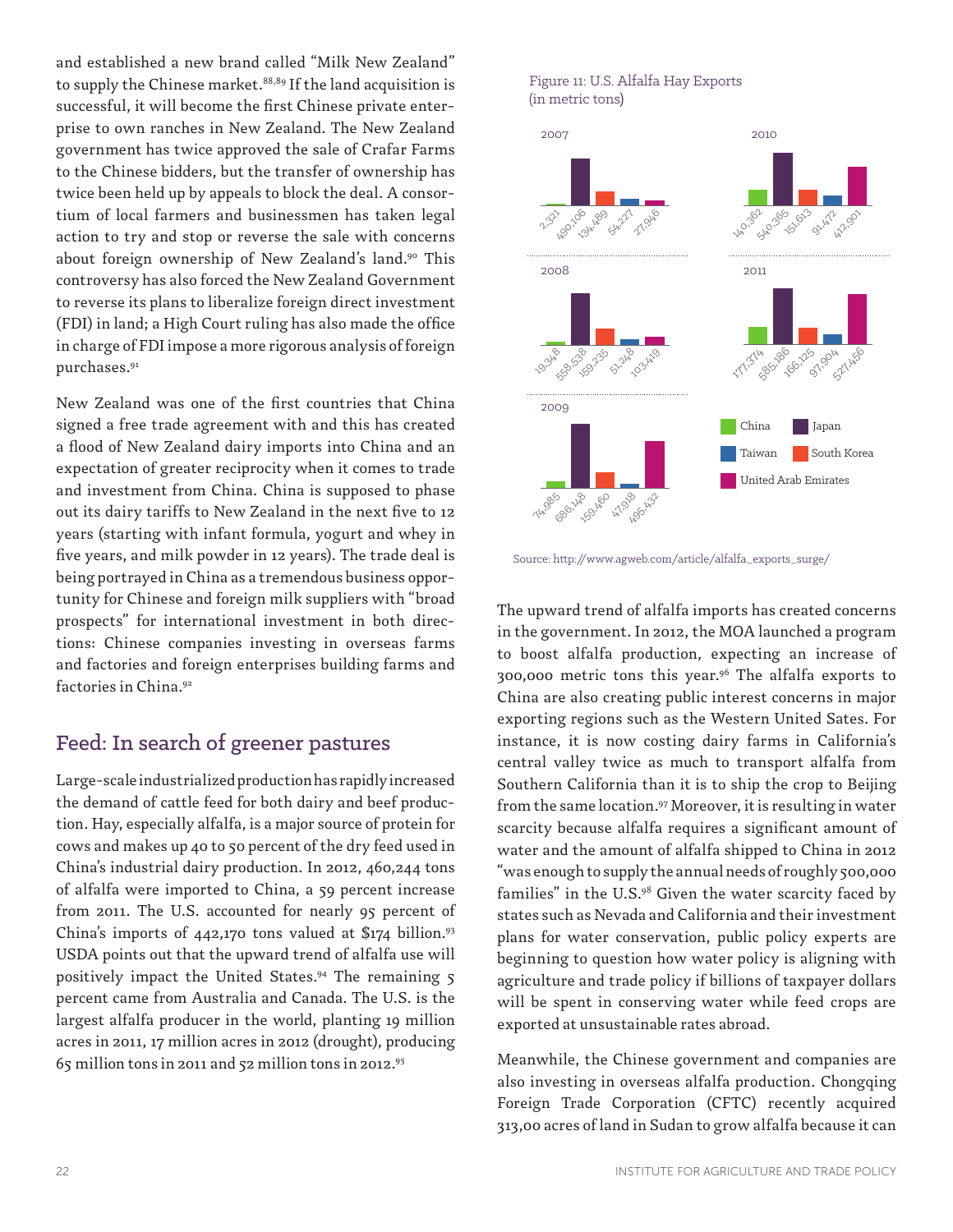be harvested several times a year.99 The group is supposed to build infrastructure in Sudan to transport and ship the crop back to be processed by Chongqing Agricultural Investment Group, CFTC's own company.100 The project is expected to generate \$600 million income every year for the corporation. In 2011, Tianjin State Farms Agribusiness Group Company also invested in Bulgaria to rent 4,942 ares of land to grow corn and alfalfa feed for China.<sup>101</sup>

Wellhope ruminant, with 8,000 tons of monthly production is the largest dairy feed company in China<sup>102</sup> and the Dutch remain important foreign investors in the feed and additives business in China. Wellhope is a joint-venture between De Heus (15 percent share) from The Netherlands and the Chinese Wellhope group (Chinese name: Hefeng) from China (China's Dairy Chain Report 2012).

### Disease and antibiotics

China supposedly reached a headcount of 14.2 million heads of cattle in 2012, according to an industry report on dairy vaccines.103 The USDA-FAS estimates seem more realistic at 8 million cows.104 As the dairy industry scales up, intensifies and companies look to cut costs in a brutally competitive market, cows are likely to face greater vulnerability to diseases such as brucellosis, mastitis, foot and mouth disease and anthrax which have already been a problem in China. The dairy cattle vaccine market therefore is "expected to achieve cracking sales volume growth in the future," according to the vaccine industry report.<sup>105</sup> This has more serious implications for the ever-rising use of antibiotics and vaccines in the livestock sector and the subsequent and growing problem of antibiotic resistance in China. In 2008, China already produced 210 million kg of antibiotics, nearly half of which was put to use in the livestock sector.<sup>106</sup> In contrast, the U.S. uses over 29 million pounds (13.2 million kgs) of antibiotics annually on livestock which is 80 percent of total antibiotic use in the country. (For more details on antibiotic overuse in the U.S. livestock sector, see IATP's *No Time to Lose: 147 Studies Supporting Public Health Action to Reduce Antibiotic Overuse in Food Animals* by Jenny Jia and David Wallinga, 2012.)

Due to the overuse of antibiotics, antibiotic-resistant genes leading to disease resistance are becoming a source of major concern for the Chinese government. The Health Ministry has even launched a National Antibacterial Resistance Investigation Network. In 2009, more than 60 percent of samples taken from patients for the *Staphylococcus aureus* bacteria were resistant to methicillin (the dreaded MRSA—linked to overuse of antibiotics in livestock).<sup>107</sup> This was an increase of 40 percent from 2000. There was also 70 percent resistance to antibiotics used to treat Strep and a 70 percent antibiotic resistance to treat E. Coli, the latter being the highest rate in the world.

# Milk powder and infant health

With increased milk consumption and the use of milk powder in particular, China has seen a massive decrease in breast-feeding. According to China's Ministry of Health, China's breast-feeding rate is only 28 percent today, lower than the global average level of 40 percent and far lower than the 50 percent goal set by the State Council in the "Guideline of Chinese Children Development".108,109 In contrast, prior to the 1978 Reform, 80 percent of new mothers breast-fed.110 The dramatic decline of breast feeding is caused by many factors, including illegal marketing campaigns by the dairy industry, heavy workloads for working women and lack of public spaces to breast feed.<sup>111</sup> Data released by the Chinese Consumer Association showed that a little over half (56.2 percent) of the country's mothers received information about alternatives to breastfeeding during their pregnancy or while they were breastfeeding.<sup>112</sup> In 2007, milk powder companies spent \$700 million USD in marketing campaigns in China.113 Save the Children's research into infant formula marketing in China and Pakistan also found evidence of free samples of formula milk products and gifts having been given by representatives of companies such as Nestle and Danone to health workers and mothers in poor countries.114 According to UNICEF, illegal activities (such as infant formula marketing to lactating mothers) have seriously disrupted efforts to promote breast feeding and are "the main factor in declining breast-feeding rates" in China.<sup>115</sup> UNICEF is actively cooperating with the government to address this concern.

According to the state's mandated guidelines, medical institutes cannot promote or provide breast milk substitutes to pregnant women or families with newborn babies.116 However, many hospitals continue to provide free milk powder to women who have given birth. $117$ *Beijing Wanbao* (Beijing Evening Newspaper) reported that compared to small domestic companies, rich foreign companies spent a lot more in promoting infant formula to hospitals and nursing mothers.<sup>118</sup>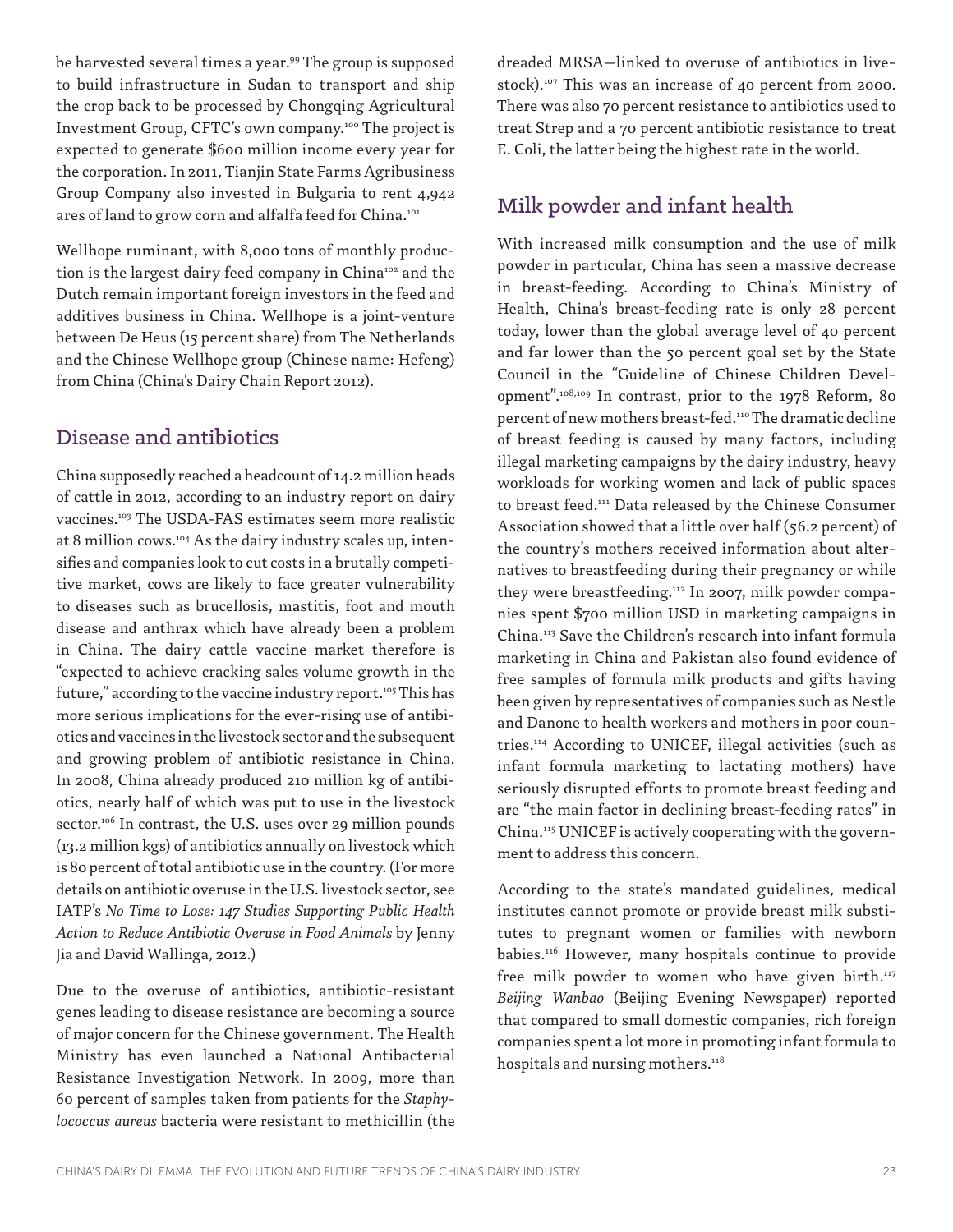# Future direction and food for thought

According to the OECD-FAO 2013 outlook, China's selfsufficiency in milk production has been declining rapidly in the past years. However, China's dairy consumption is expected to increase 38 percent by 2022, the bulk of which will be fresh dairy products.<sup>119</sup> As a consequence, dairy imports are also expected to rise by 20 percent with 82 percent of those imports being skim or whole milk powder.120 China's domestic milk production is moving from a 12.8 percent growth from 2001–2010 to a projected 3.3 percent growth annually between 2011 and 2020.<sup>121</sup> In comparison, OECD-FAO project a 1.9 percent annual growth rate for global milk production in the same period. Seventy-three percent of the additional global milk production of 150 million tons this decade is expected to come from developing countries with India and China accounting for 38 percent of the gains. China will remain the fourth largest producer of milk in the world for the foreseeable future.

In the wake of food safety scandals, land, water and labor constraints, and growing disenchantment with small dairy producers, government support and consumer concerns are leading to more consolidation, much largerscale farms and intensification of the dairy sector. Ironically, this is creating a need for more imports of "higher quality" feed, cows and genetics, leading to a larger global environmental footprint and increased vulnerability of the domestic sector on foreign resources. Chinese dairy companies are also increasingly sourcing milk from abroad. Moreover, this consolidation and restructuring is doing little to curb the power of the top few domestic dairy producers and the growing power of transnational dairy companies as both the melamine scandal and the recent price-fixing probe demonstrate.

This oligopolistic power continues to create downward pressure on the entire dairy supply chain, forcing small dairy farmers out of production and creating conditions for future food safety scandals and market manipulations. The need for feed and milk sources is also leading to landuse and natural resource concerns in regions as far flung as Sudan, New Zealand and California.

The Chinese dairy sector seems set for a scenario of increased U.S. agribusiness–type Confined Animal Factory Operations (CAFOs) and feedlots, without clear answers as to how China's numerous small-scale dairy producers, who still produce over 50 percent of the raw milk in China, will fare in the transition. Nor is there

clarity on how "economies of scale," further industrialization and intensification and milk powder imports will help address the growing public health problems of declining breast feeding rates and increasing antibiotic resistance due to the industry's overuse of antibiotics.

Our preliminary research raises more questions than answers. For instance, though the Chinese government has been concerned about integrating small producers into the dairy chain, the policy bias continues toward vertical integration, leaving small producers as contracted labor for large dairy companies with limited to no bargaining power. This has largely been the trend in the past decade and seems likely to be exacerbated as the industry consolidates. Second, the research indicates ever-increasing costs and externalities of dairy consumption in China due to imported feed and resulting land-use impacts, increased antibiotics and vaccine-use and increased CAFO-like conditions with a much larger carbon footprint. This trend is likely to increase non-point source pollution, the disease incidence of animals and food safety concerns as more and more animals are confined together.

While experts acknowledge the oligopolistic powers of major dairy processors in putting downward price pressure on the supply chain, very little critical analysis of costs associated with environmental and public health externalities of the industrial livestock sector has been carried out. As dairy is further industrialized, it is increasingly an economically unsustainable endeavor for small-scale producers in China while at the same time exacerbating environmental and public health risks. Finally, much more debate and analysis also needs to take place on China's young urban population, their calcium and protein intake and balanced diets as traditionally healthy Chinese diets give way to more processed dairy products and foods, with an overemphasis on meat consumption.

These issues are also not unique to China; the U.S. model of industrial dairy production, CAFOs and overconsumption of dairy, meat and processed foods has already led to many of these same problems and worse. These problems include lack of bargaining power and the exodus of small producers in the dairy value chain and the oligopolistic power of dairy processors and retailers in externalizing costs and setting prices. The U.S. government has also failed to effectively address and account for externalities related to CAFOrelated, non-point source pollution, disease, antibiotic resistance and animal welfare concerns or deal with the associated climate and land-use change impacts associated with the industry. These issues that span market power,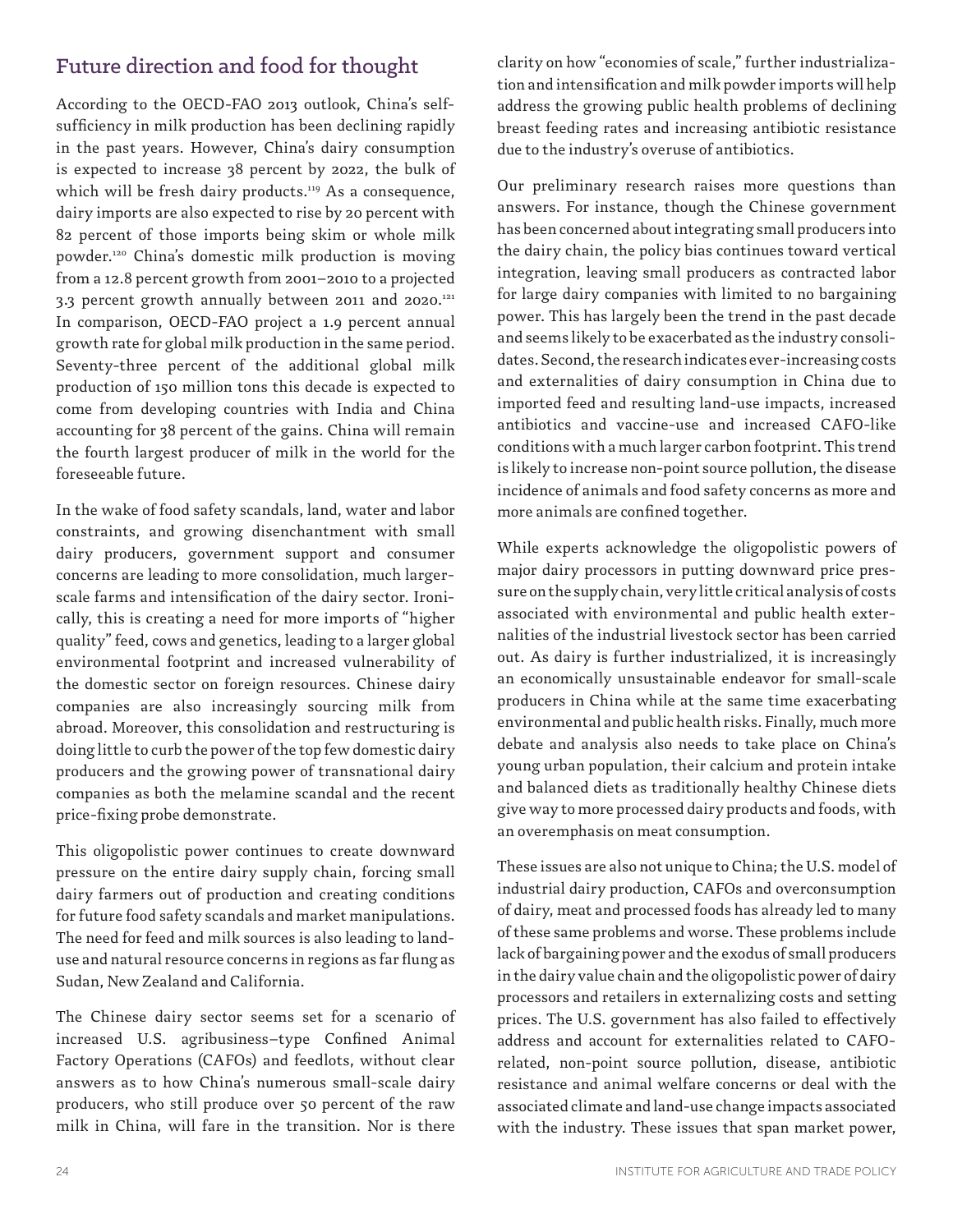global commodity chains, environment and public health merit deeper thought and discussion and point to the need for further research, collaboration and exchange among researchers, officials and civil society organizations across

continents. There is an alternative: a transformation of the current monolithic system of industrialized mass production and consumption toward decentralized agroecological, just, healthy and humane systems.

# APPENDIX

# Supply chain

Dairy supply chain structure in China



Reproduced from J. W. Tolkamp, China's Dairy Chain 2012 (Beijing: Embassy of the Kingdom of the Netherlands, 2012).

# ENDNOTES

1. Youfa Wang and Shiru Li, "Worldwide Trends in Dairy Production and Consumption and Calcium Intake: Is Promoting Consumption of Dairy Products a Sustainable Solution for Inadequate Calcium Intake?" *Food and Nutrition Bulletin* 29, no. 3 (2008): 172-185.

2. TWN 2010. Livestock in China, Draft Report.

3. Food and Agriculture Organization, *FAO Statistics Yearbook 2012*. Rome: Food and Agriculture Organization, 2012.

4. See Dobson et al, "The Dairy Sector of China: A Country Study"(discussion paper No. 2011-2, Babcock Institute) and Gale et al. 2009. "Supply China Issues in China's Milk Adulteration Incident"(paper for the International Association of Agricultural Economists' 2009 Conference, Beijing, China, August 16-22, 2009).

5. The Han Chinese are the major ethnic group in China, comprising over 90% of the population.

6. Changbai Xiu and Klein K. K., "Melamine in milk products in China: examining the factors that led to deliberate use of the contaminant," *Food Policy* no. 35 (2010): 463-470.

7. Dinghuan Hu, *Dairy Product Quality as the New Industry Driver* (Bangkok: Food and Agriculture Organization of the United Nations, 2009).

- 8. Ibid.
- 9. Ibid.
- 10. Ibid.
- 11. Ibid.

12. Qijie Gao, "Development of Dairy Industry in China"(paper presented at the 45th Annual Conference of the Australian Agricultural and Resource Economics Society, Adelaide, South Australia, 22-25, January, 2001).

13. Nestle, "Facts and Figures (November 2012):Nestlé in the Greater China Region," November 2012, http://www.nestle.com/asset-library/documents/ library/documents/fact\_sheets/facts-figures-nestle-china.pdf (accessed August 21, 2013).

- 14. Dinghuan Hu, 2009.
- 15. Ibid.

16. Gale et al., "Supply China Issues in China's Milk Adulteration Incident"(paper for the International Association of Agricultural Economists' 2009 Conference, Beijing, China, August 16-22, 2009), p.3.

- 17. Ibid and Hu 2009
- 18. Dinghuan Hu,2009.
- 19. Gale et al., 2009.
- 20. Ibid.
- 21. Livestock in China, Draft report to TWN, 31, 12, 2010.

22. D Mo, J. Huang, X. Jia, H. Luan, S. Rozelle, and J. Swinnen,"Checking into China's Cow Hotels: Have Policies Following the Milk Scandal Changed the Dairy Sector?" *Journal of Dairy Science* 95, no. 5 (2012): 2282-98.

23. Standardized farms: farms that are managed following a set of standards. The Ministry of Agriculture had a document listing technical guidelines for standardized scaled cow raising farms. "Standardized farm" and "standardized scaled farm" are not distinguished in official documents and are often used together. People's Republic of China, Ministry of Agriculture, 奶牛标准化规模养殖生产技术规 范, (Beijing,2008). http://www.gov.cn/gzdt/2008-02/21/content\_896506.htm.

24. Ibid.

25. Ibid.

26. Lee Spears, "China Revokes `Inspection-Free' Right Amid Milk Scare (Update1)," *Bloomberg.com*, September 18, 2008, http://www.bloomberg.com/ apps/news?sid=aenM\_612o.4c&pid=newsarchive (accessed August 21, 2013).

27. BBC, "Timeline: China Milk Scandal," *Bbc.co.uk*, January 25, 2010, http:// news.bbc.co.uk/2/hi/7720404.stm(accessed August 21, 2013).

28. Paul Mooney, "The Story Behind China's Tainted Milk Scandal," *Usnews.com*, October 9, 2008, http://www.usnews.com/news/world/articles/2008/10/09/ the-story-behind-chinas-tainted-milk-scandal (accessed August 21, 2013).

Hilkat Kusmez and Henry Cai, "Dairy Farmers Blamed for China Milk Scandal," *Theepochtimes.com*, September 25, 2008, http://www.theepochtimes.com/n2/ china-news/china-milk-scandal-farmers-blamer-by-government-officials-4732. html (accessed August 21, 2013)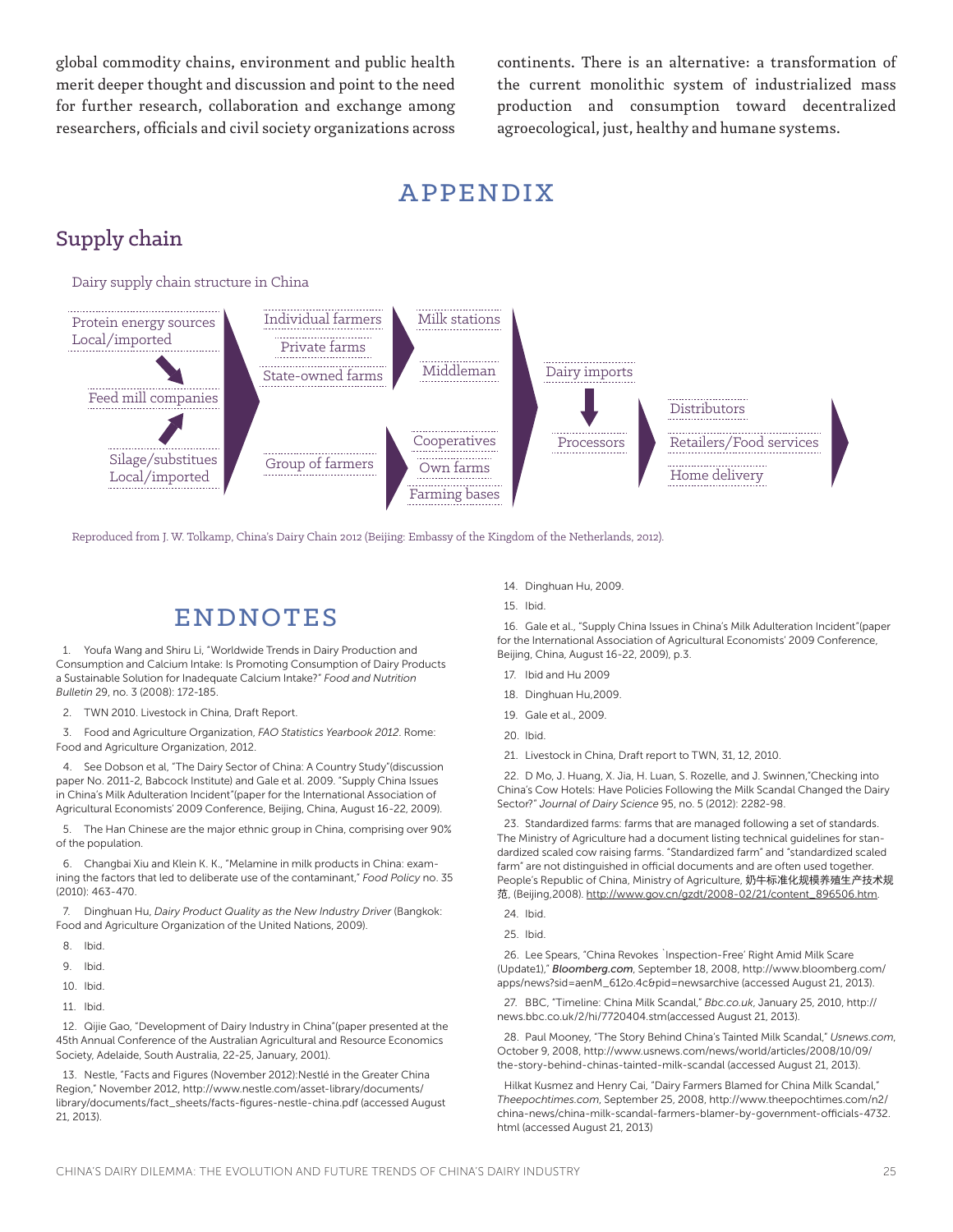Mure Dickie, "Blame Passed in China Milk Scandal," *Ft.com*, October 1, 2008, http://www.ft.com/intl/cms/s/0/bfd6dd0a-8fd6-11dd-9890-0000779fd18c. html#axzz2bPZI1pDc (accessed August 21, 2013).

Vivien Lim, "Tainted milk: Unraveling China's Melamine Scandal," *Thinkbusiness. nus.edu*, March 1, 2013, http://thinkbusiness.nus.edu/articles/item/118-taintedmilk-unravelling-china%E2%80%99s-melamine-scandal (accessed August 21, 2013).

29. Allaboutfeed, "Technology Drives Value for Chinese Dairy Farmers," *Allaboutfeed.net*, April 3, 2013, http://www.allaboutfeed.net/Nutrition/Diet-Formulation/2013/4/Technology-drives-value-for-Chinese-dairy-farmers-1218030W/ (accessed August 21, 2013).

30. Chinese Nutrition Society, 中国居民膳食指南2011, (Beijing, 2011).

31. People's Republic of China, National Development and Reform Commission and Ministry of Industry and Information Technology, 乳制品工业产业政策, (Beijing, 2009).

32. People's Republic of China, NDRC, Ministry of Commerce, MOA and MIIT, 全 国奶业发展规划(2009-2013年), (Beijing, 2009).

33. Based on nationally representative data collected in the 1982, 1992, 2002 China National Nutrition Surveys.

Youfa Wang and Shiru Li, 2008.

34. Ryan Scott and Jianping Zhang, *GAIN Report: China-Dairy and Products Semi-Annual Report* (Washington, D.C.: USDA FAS, 2013).

35. "Cow hotel" is the translation of the Chinese word 'Yangzhixiaoqu', referring to places where farmers jointly raise their cows. Mo et al 2011 and Tao Xiang, 2010. *Food Standards and Development: Partial and General Equilibrium Analysis with Applications to China*. PhD dissertation, Katholieke Universiteit Leuven.

36. Mo et al 2011

37. Ibid.

38. Alex Frangos, "China Grows Its Dairy Farms With a Global Cattle Drive," *Wsj. com*, April 23, 2012, http://online.wsj.com/article/SB10001424052702303863404 577281302732745814.html (accessed August 21, 2013).

39. Ryan Scott and Jianping Zhang, *GAIN Report: China-Dairy and Products Annual Report* (Washington, D.C.: USDA FAS, 2012).

40. It is difficult to ascertain the precise number of dairy processors. China Dairy Yearbook 2011 and 2012 suggest that the number went down from 828 in 2010 to 726 in 2012. See also Gale and Hu 2009 where they estimate less than 800 companies in 2006. Dobson et al report over 2000 companies involved in fluid milk processing, based on 2010 USDA figures.

41. "Encourage industrial and commercial enterprise investment in greenhouse production, food-processing, livestock farming, but not industrial-scale field crop farms." Quoted from the "2013 No.1 Document."

42. Farms adopting a large-scale industrialized free-stall dairy farming business model. (Based on the introduction of China Modern Dairy http://www.moderndairyir.com/en/aboutus.htm).

43. People's Republic of China, MOA and MIIT, 2013年国家支持粮食增产农民增 收的政策措施 (Beijing:2013). Available at http://www.gov.cn/gzdt/2013-03/20/ content\_2358169.htm.

44. Ryan Scott and Jianping Zhang, 2013.

45. Ibid.

46. Ibid.

47. Annual revenues from liquid milk for the three companies are: 3.23 Million Yuan (Mengniu), 3.22 Million Yuan (Yili) and 0.99 Million Yuan (Bright). According to AC Nielsen, Mengniu took up 27.4% of the liquid milk market.

http://news.xinhuanet.com/food/2013-06/17/c\_124863412.htm (accessed August 21, 2013)

http://sh.people.com.cn/n/2013/0522/c139965-18707799.html (accessed August 21, 2013)

http://company.stcn.com/zhuanti/20130326gmry/ (accessed August 21, 2013). http://finance.chinanews.com/stock/2013/03-28/4685193.shtml (accessed August 21, 2013).

48. Hohhot Investment Co. Ltd is based in Inner Mongolia. The top ten shareholders, except Hohhot Investment Co. Ltd, each holds no more than 3% of the shares.

49. Dean Best, "BRICs and beyond: Hard-headed Danone makes fresh China yoghurt foray," *Just-food.com*, May 22, 2013, http://www.just-food.com/ analysis/hard-headed-danone-makes-fresh-china-yoghurt-foray\_id123302.aspx (accessed August 21, 2013).

50. http://www.brightfood.com/

51. Dobson et al, 2011.

52. Tech-food, "外资液态奶正在侵蚀中国市场," *Tech-food.com*, September 6, 2012, http://www.tech-food.com/news/2012-9-6/n0893925.htm (accessed August 21, 2013).

53. Interview with FAS Rep Ryan Scott, Beijing and FAS Semi-annual dairy report, June 2013.

54. Te-Ping Chen and Laurie Burkitt, "China Launches Public Health Campaign Encouraging Breast Feeding," *Wsj.com*, May 31, 2013, http://online.wsj.com/ article/BT-CO-20130531-705499.html (accessed August 21, 2013).

55. Shanshan Wang, "International Dairy Companies Face Obstacles to Entering China," *Caixin.com*, October 30, 2012, http://english.caixin.com/2012-10- 30/100453771.html?p2 (accessed August 21, 2013).

56. Jun Hou, "合生元披洋装走高端路线 另类营销招致巨额罚单," *Sohu.com*, August 22, 2013, http://health.sohu.com/20130822/n384834932.shtml (accessed August 22, 2013).

57. Heilongjiang Daily, "中国奶粉集体'出海', " *Xinhuanet.com*, June 5, 2013, http://hlj.xinhuanet.com/info/2013-06/05/c\_132432979.htm (accessed August 22, 2013).

58. Chris Mercer, "CHINA/NZ: Yashili International to build CNY1bn NZ dairy," *Just-food.com*, January 11, 2013, http://www.just-food.com/news/yashili-international-to-build-cny1bn-nz-dairy\_id121720.aspx (accessed August 22, 2013).

59. Katy Askew, "NZ: Yashili New Zealand plant investment approved," *Justfood.com*, April 2, 2013, http://www.just-food.com/news/yashili-new-zealandplant-investment-approved\_id122688.aspx (accessed August 22, 2013).

60. Heilongjiang Daily, "中国奶粉集体'出海', " *Xinhuanet.com*, June 5, 2013, http://hlj.xinhuanet.com/info/2013-06/05/c\_132432979.htm (accessed August 22, 2013).

61. Seven enterprises: Shengyuan, Bright, Beingmate, Yashili (acquired by Mengniu), Yili, Heshengyuan and Pengxin.

62. Heilongjiang Daily, 2013.

63. Lina Yang, "Chinese premier vows to boost dairy industry," *Xinhuanet. com*, May 31, 2013, http://news.xinhuanet.com/english/china/2013- 05/31/c\_132423178.htm(accessed August 21, 2013).

64. People's Republic of China, MIIT, 提高乳粉质量水平, 提振社会消费信心行动方 案, (Beijing, 2013) http://shipin.people.com.cn/n/2013/0618/c85914-21875891.html.

65. Chinadairy.net, "我国实施婴幼儿乳粉全产业链监控," *Chinadairy.net*, June 27, 2013, http://www.chinadairy.net/Article\_Show.asp?ArticleID=15156 (accessed August 21, 2013).

66. Dairy expert Wang Dingmian who works for the Guangzhou Dairy Association.

67. Jinghua Newspaper, "食药监总局:婴幼儿奶粉将试行药店专柜销售," *163. com*, June 21, 2013, http://news.163.com/13/0621/02/91S0B0560001124J.html (accessed August 21, 2013).

68. Latest news said that the government intends to decrease the number of infant formula enterprises to only 50 in 2018. *Xinhua.net*, "传乳业兼并重组细则 已落地 超70家乳企5年内会消失," Xinhuanet.com, August 19, 2013, http://news. xinhuanet.com/health/2013-08/19/c\_125196943.htm (accessed August 23, 2013).

69. Paul J. Davies, "Mengniu Dairy seeks to rebuild reputation with Yashili stake deal," *Ft.com*, June 18, 2013, http://www.ft.com/cms/s/0/7fdfdf08-d7ed-11e2- 9495-00144feab7de.html#axzz2WfPVYzoa (accessed August 22, 2013).

#### 70. Lina Yang, 2013.

71. Yue Qi, "Why it's so hard to find safe baby formula in China, " *Worldcrunch. com*, June 12, 2013, http://www.worldcrunch.com/china-2.0/why-it-039-s-stillso-hard-to-find-safe-baby-formula-in-china/industry-farming-agriculture-dairyfood-safety/c9s12286/ (accessed August 21, 2013).

72. Reproduced from Xinjing Newspaper, data from AC Nielson and Chinese Dairy Industry Association http://www.bjnews.com.cn/ finance/2013/06/19/268973.html (accessed August 21, 2013).

73. Chongqing Business Newspaper, "反垄断见效 9家被调查奶粉全部降 价," *Xinhuanet.com*, July 13, 2013, http://news.xinhuanet.com/finance/2013- 07/13/c\_125002180.htm (accessed August 21, 2013).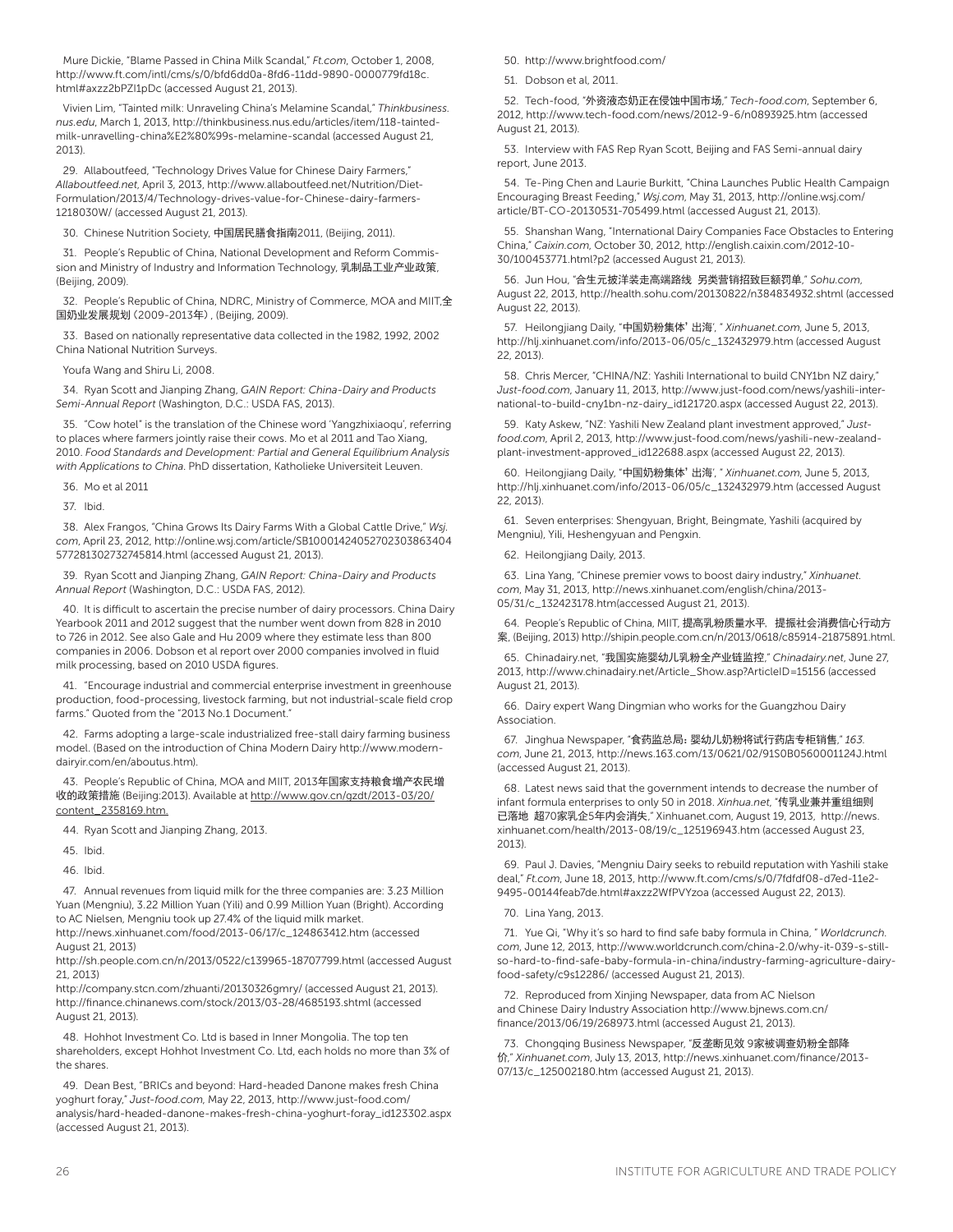74. Mark Astley, "Nestle may offset China infant nutrition price cut with other amendments, " *Dairyreporter.com*, August 8, 2013, http://www.dairyreporter. com/Manufacturers/Nestle-may-offset-China-infant-nutrition-price-cut-withother-amendments?utm\_source=copyright&utm\_medium=OnSite&utm\_ campaign=copyright (accessed August 21, 2013).

Mark Astley, "Danone, Fonterra, Mead Johnson headed China infant formula price fixing fines," Dairyreporter.com, August 7, 2013,http://www.dairyreporter. com/Manufacturers/Danone-Fonterra-Mead-Johnson-handed-China-infantformula-price-fixing-fines (accessed August 21, 2013) .

75. Mark Astley, "Nestle may offset China infant nutrition price cut with other amendments, " *Dairyreporter.com*, August 8, 2013, http://www.dairyreporter. com/Manufacturers/Nestle-may-offset-China-infant-nutrition-price-cut-withother-amendments?utm\_source=copyright&utm\_medium=OnSite&utm\_ campaign=copyright (accessed August 21, 2013).

76. The most common dairy cattle in China is the Chinese Black and White, which was a crossbred breed of Chinese yellow cattle and Holstein. There are also other crossbred breeds of Chinese cattle and Holstein to increase cattles' adaptability to local condition. (Huai Qiu, Zhiyong Ju and Zhijie Chang, "A Survey of Cattle Production in China," *Fao.org*, http://www.fao.org/docrep/v0600t/ v0600T07.htm#dairy cattle and dual purpose breeds). Though there has been greater productivity, Chinese dairy cattle are generally poor producers compared to European and American cows and it takes time to crossbreed an improved breed. (Alex Frangos, "China Grows Its Dairy Farms With a Global Cattle Drive," Wsj.com, April 23, 2012, http://online.wsj.com/article/SB10001424052702303863 404577281302732745814.html (accessed August 22.2013).

77. Ibid.

78. Ryan Scott and Jianping Zhang, 2013.

79. Ibid.

80. Mengniu's 28% stake in the Dairy will replace KKR's original share of 34.5% back in 2008. KKR and CDH will now hold a 5% combined share in the Dairy. "KKR And CDH Sell Down China Modern Dairy In Profitable Exit," *Chinamoneypodcast. com*, May 8, 2013, http://www.chinamoneypodcast.com/2013/05/09/kkr-andcdh-sell-down-china-modern-dairy-in-profitable-exit (accessed August 21, 2013).

81. Ibid.

82. Alibaba Agri, "'大干快上'背后的思考," *Alibaba.com*, May 20, 2013, http://info. china.alibaba.com/detail/1132359818.html (accessed August 21, 2013).

83. Dobson et al, 2011.

84. Breeds include Inner Mongolia, Sanhe, Xinjiang Brown, Inner Mongolia Grassland Red—See Dobson et al. 2011.

85. Caixin Magazine, "中国牧场'大跃进', " *Caixin.com*, December 7, 2012, http:// companies.caixin.com/2012-12-07/100469938.html (accessed August 21, 2013).

86. Kelvin Wickham, Fonterra's Managing Director of China/India said in an interview with Caijing Magazine, http://industry.caijing.com.cn/2012-12- 24/112387153.html (accessed August 21, 2013).

87. TWN 2010.

88. http://milknewzealand.com/

89. "鹏欣集团纽仕兰乳业引进国际优质资源提供国民优质安全的新西兰牛 奶," *Penxin.com.cn*, April 11, 2013, http://www.peng-xin.com.cn/viewcontent2013411336333405971.shtml (accessed August 21, 2013).

90. AP, "Anxiety in New Zealand as Chinese buy dairy farms," *Holsteinworld. com*, http://www.holsteinworld.com/story.php?id=5647#ixzz2ZDU5xAva (accessed August 21, 2013).

91. "Chinese Buy Dairy Factory, " *Stuff.co.nz*, December 28, 2013, http://www. stuff.co.nz/business/farming/8126662/Chinese-buy-dairy-factory(accessed August 21, 2013).

92. J. W. Tolkamp, *China's Dairy Chain 2012* (Beijing: Embassy of the Kingdom of the Netherlands, 2012).

93. Ryan Scott and Jianping Zhang, 2013.

94. Ryan Scott and Jianping Zhang, 2012.

95. Robin Newell, *Forage Outlook: Is the Game Changing with Drought, High Feed and Commodity Prices, and Ag Policy?* (U.S. National Alfalfa and Forage Alliance, 2013).

96. Dim Sums, "Alfalfa and Dairy in China," *Dimsums.blogspot.com*, June 16, 2013, http://dimsums.blogspot.com/2013/06/alfalfa-and-dairy-in-china.html (accessed August 21, 2013).

97. Peter Culp And Robert Glennon, "Parched in the West but Shipping Water to China, Bale by Bale," *Wsj.com*, October 5, 2012, http://online.wsj.com/article/SB10 000872396390444517304577653432417208116.html (accessed August 21, 2013). 98. Ibid.

99. Chongqing Daily, "重庆市对外经贸集团将在苏丹种植190万亩苜蓿," *Hesitan. com*, June 3, 2013, http://www.hesitan.com/nnyw\_xjxm/2013-06-03/89388. chtml (accessed August 21, 2013).

#### 100. Ibid.

101. International Business Newspaper, "投资保加利亚中企新机遇," *Chinadaily. com*, September 17, 2013, http://www.chinadaily.com.cn/hqcj/2012-09/17/ content\_15763013.htm (accessed August 21, 2013).

102.Ina Enting, Berry Wang, Xiaoyong Zhang, and Gert V. Duinkerken. T*he Animal Feed Chain in China Opportunities to Enhance Quality and Safety Arrangements*. (Beijing: Embassy of the Kingdom of the Netherlands, 2010).

103.Beijing Shennong Kexin Agribusiness Consulting Co.,Ltd, *Research Report on the Dairy Cattle Vaccine Market in China* (Beijing: 2013). Accessed at: http:// www.researchandmarkets.com/research/568nzx/research\_report.

104.USDA-FAS, Dairy: *World Markets and Trade*, 2013. Accessed at: http://www. fas.usda.gov/psdonline/circulars/dairy.pdf.

105.Beijing Shennong Kexin Agribusiness Consulting Co.,Ltd, 2013.

106.Pruden A, Larsson DGJ, Amézquita A, et al. Management Options for Reducing the Release of Antibiotics and Antibiotic Resistance Genes to the Environment. *Environ Health Perspectives.* 2013; 121:878–885. Available at ehp. niehs.nih.gov/wp-content/uploads/121/6/ehp.1206446.pdf.

107. Mara Hvistendahl, "China Takes Aim at Rampant Antibiotics Resistance," *Science*, May 18, 2012, 795.

108.Save the Children, *Super food for babies* (London: Save the Children, 2013).

109.The State Council of China, 中国儿童发展纲要 2011-2020 (Beijing, 2011). Available at http://www.gov.cn/zwgk/2011-08/08/content\_1920457.htm.

110. Jin Wu, "UNICEF launches Public Breastfeeding Campaign," *China.org.cn*, May 31, 2013, http://www.china.org.cn/china/2013-05/31/content\_28989291. htm (accessed August 21, 2013).

111. According to the "Special Guidelines to Protect Female Employees", employers in China should allow one hour breast feeding time every day for each nursing mother during their work shift. However, many nursing mothers know little about this regulation or feel reluctant to ask for the time in fear of losing the job. The guideline also suggests that employers should provide areas for nursing women to breast feed, which is barely implemented.

112. WantChinaTimes, "China's Declining Breastfeeding Rates Blamed on Inappropriate Marketing," *Wantchinatimes.com*, March 4, 2013, http://www. wantchinatimes.com/news-subclass-cnt.aspx?id=20130304000020&cid=1102 (accessed August 21, 2013).

113. Xinhuanet, "专家:奶粉违规宣传严重妨碍母乳喂养, " *Xinhuanet.com*, August 2, 2009, http://news.xinhuanet.com/health/2009-08/02/content\_11812712.htm (accessed August 21, 2013).

114. Save the Children, "Nestle and Danone: What we've achieved, " *Savethechildren.org.uk*, May 3, 2013, http://blogs.savethechildren.org.uk/2013/05/nestleand-danone-what-we%E2%80%99ve-achieved/ (accessed August 21, 2013).

115. Xinhuanet, "专家:奶粉违规宣传严重妨碍母乳喂养, " *Xinhuanet.com*, August 2, 2009, http://news.xinhuanet.com/health/2009-08/02/content\_11812712.htm (accessed August 21, 2013).

116. People's Republic of China, Ministry of Health, 母乳代用品管理办法(征求意见 稿)(Beijing:2011).

117. China-Women, "调查: 母乳喂养何时不再'困难重重', " *People.com.cn*, November 7, 2012, http://acwf.people.com.cn/n/2012/1107/c99013-19519456. html (accessed August 21, 2013).

118.Beijing Wanbao, "揭秘洋奶粉医院渠道:新生儿"'第一口奶'由推销员决 定," *Xinhuanet.com*, July 12, 2013, http://news.xinhuanet.com/fortune/2013- 07/12/c\_116515752.htm(accessed August 21, 2013).

119. OECD-FAO, "China: Self-sufficiency for major commodities," *Oecd.org*, http://www.oecd.org/site/oecd-faoagriculturaloutlook/china-2013.htm (accessed August 21, 2013).

120.Ibid.

121. Organization for Economic Co-operation Development, *OECD-FAO Agricultural Outlook 2011-2020* (Paris: OECD/FAO, 2011).